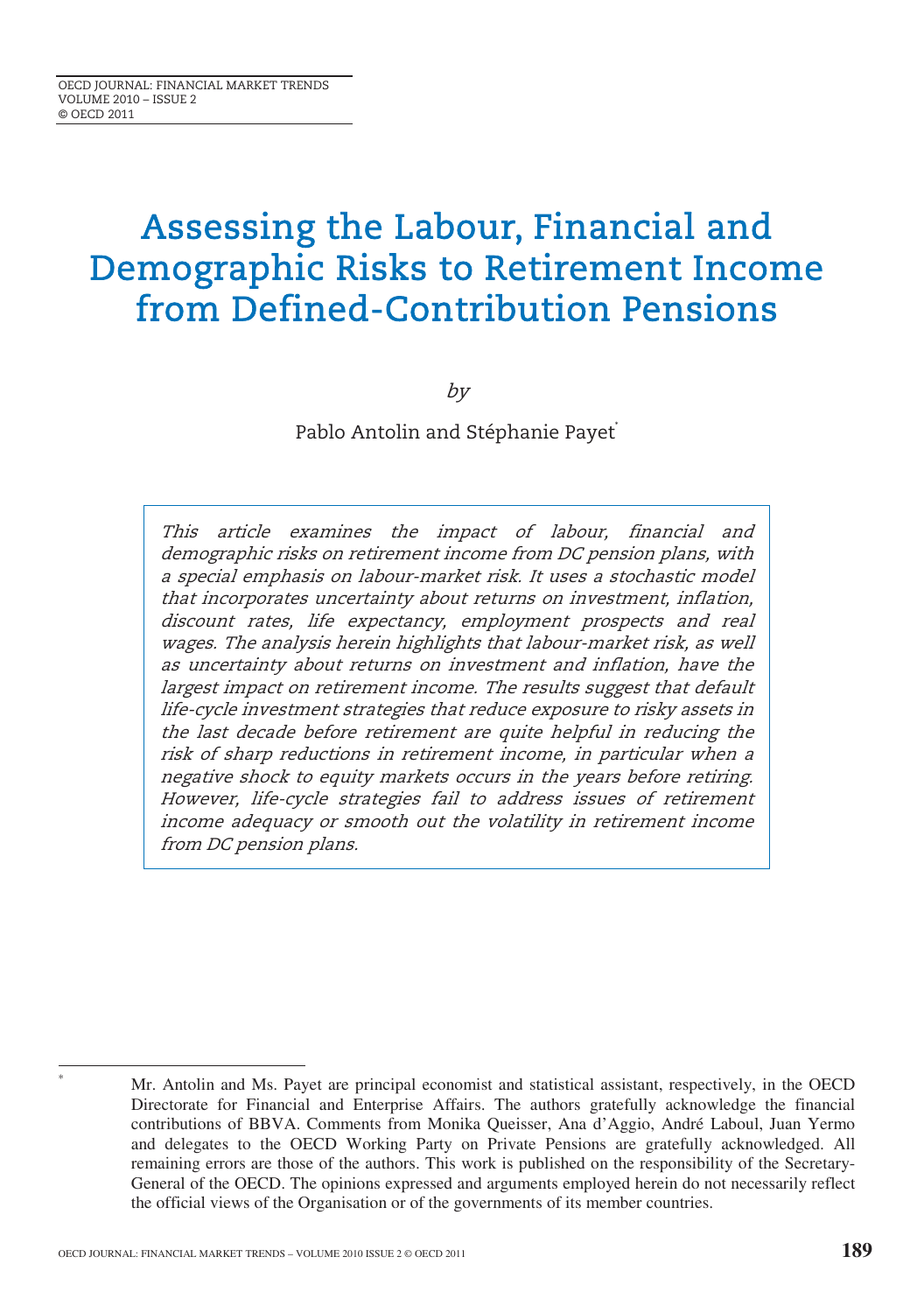# **EXECUTIVE SUMMARY**

This article examines the impact of labour market, financial market and demographic risks on retirement income derived from defined contribution (DC) pension plans. The amount of retirement income that people investing in DC plans will get after retirement depends on several parameters that are not known with certainty. Indeed, labour market outcomes, such as employment prospects and real wage career paths, are uncertain. Moreover, future realisations of returns on different asset classes, portfolio returns, interest rates and inflation are also uncertain, as well as future life expectancy. These labour, financial and demographic risks make the amount of retirement income that is derived from DC plans inherently uncertain.

This article relies on a stochastic model that takes into account the uncertainty inherent in returns on investment, inflation, discount rates, life expectancy, employment prospects and real wages, coupled with their correlations, in order to examine the extent of uncertainty of retirement income from DC plans. The main conclusions drawn from examining these risks when assessing retirement income can be summarised as follows:

- The impact on retirement income of varying employment and real-wage career paths, as well as uncertainty about investment returns, inflation, discount rates, and life expectancy is far from negligible. The risk of a shortfall in retirement income is well above 50%, with replacement rates quite dispersed based on any target or median replacement rate considered. Moreover, replacement rates can be quite low when considering worst-case scenarios.
- Labour-market risk, as well as uncertainty about returns on investment and inflation, have the largest impact on retirement income from DC pension plans.
- When assessing the impact of labour-market risk, there is a need to use an absolute standard for the amount of retirement income workers are entitled to receive, in addition to the replacement rate. The replacement rate may be misleading, since individuals who suffer spells of unemployment may have higher replacement rates than those with uninterrupted careers, even though the absolute pension benefits of the former may be lower. The same may happen when there is a shift to different real-wage career paths.
- Regulators and policy makers should seriously consider implementing life-cycle strategies, at least as defaults. Life-cycle investment strategies that reduce exposure to risky assets in the decade before retirement are quite helpful in reducing the risk of sharp reductions in retirement income, in particular when a negative shock to equity markets occurs in the years just prior to retirement.
- The length of the contribution period also matters. The shorter the contribution period, the stronger is the positive effect of life-cycle strategies on retirement income in the event of negative shocks.
- Employment policies may need to focus on younger workers, as workers who suffer spells of unemployment early in their careers will have lower pension benefits than those who suffer otherwise similar bouts of unemployment late in their careers.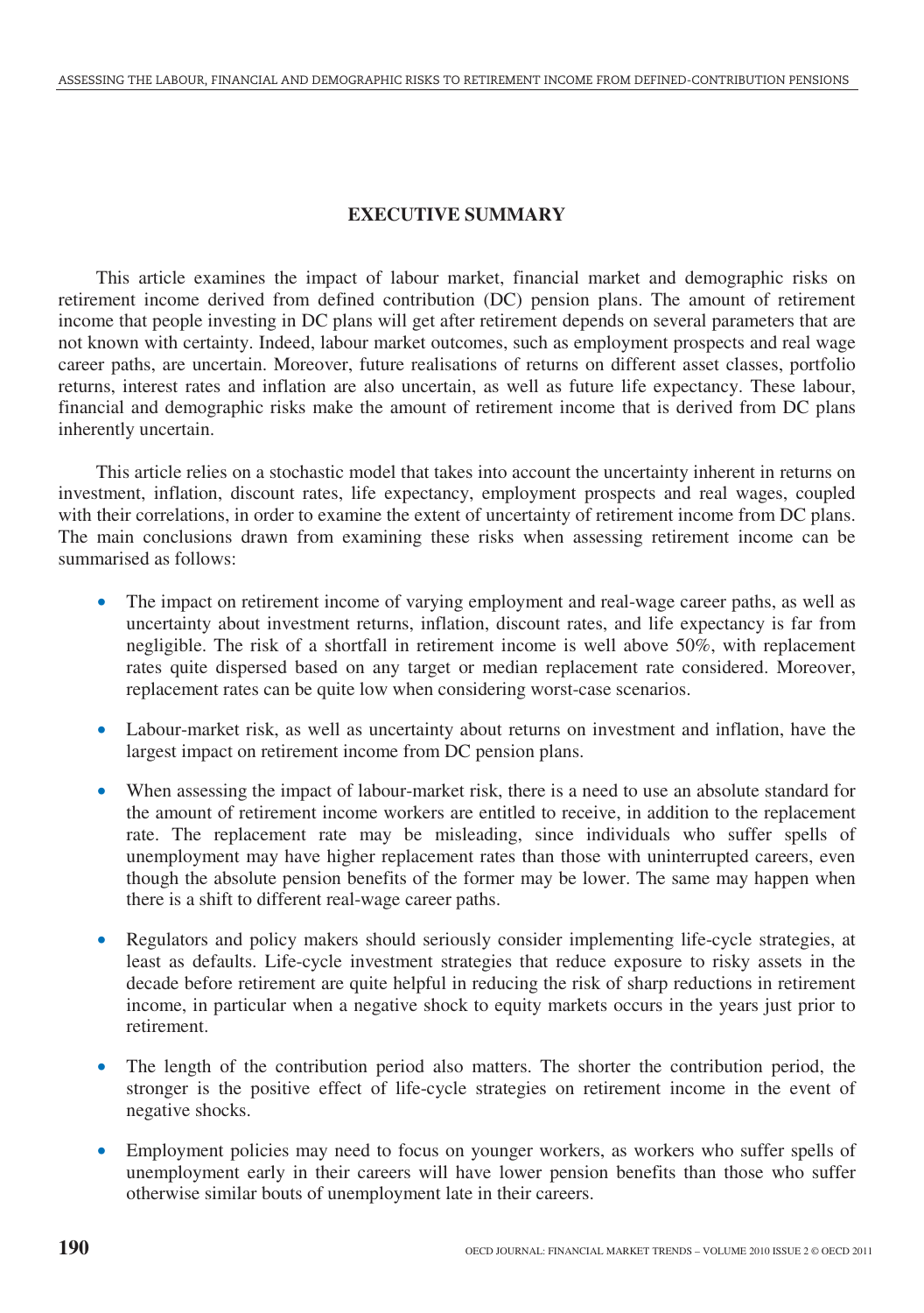If stagflation or deflation were to occur, policies may also need to focus on older workers as either scenario will have a bigger impact on people reaching retirement age within the next decade than on people who are just beginning their careers. Both scenarios are characterised by lower growth, which leads to higher unemployment and lower returns on equities, but the portfolio-size effect dominates.

Based on the analysis, the main recommendation for regulators and policy makers is:

- First establish a target replacement rate for DC pension plans taking into account the overall structure of the pension system;
- Then, set contributions and the length of the contribution period accordingly, keeping in mind that to achieve adequate retirement income people need to "contribute and contribute for long periods", and that it is preferable to increase contribution periods by postponing retirement;
- And, afterwards, focus on asset-allocation strategies, and establish default life-cycle investment strategies that reduce exposure to equities in the last decade before retirement. This is particularly important if contribution periods are short or intermittent, or when a main policy issue is how to address sharply lower replacement rates for those near retirement due to a negative shock to equity markets.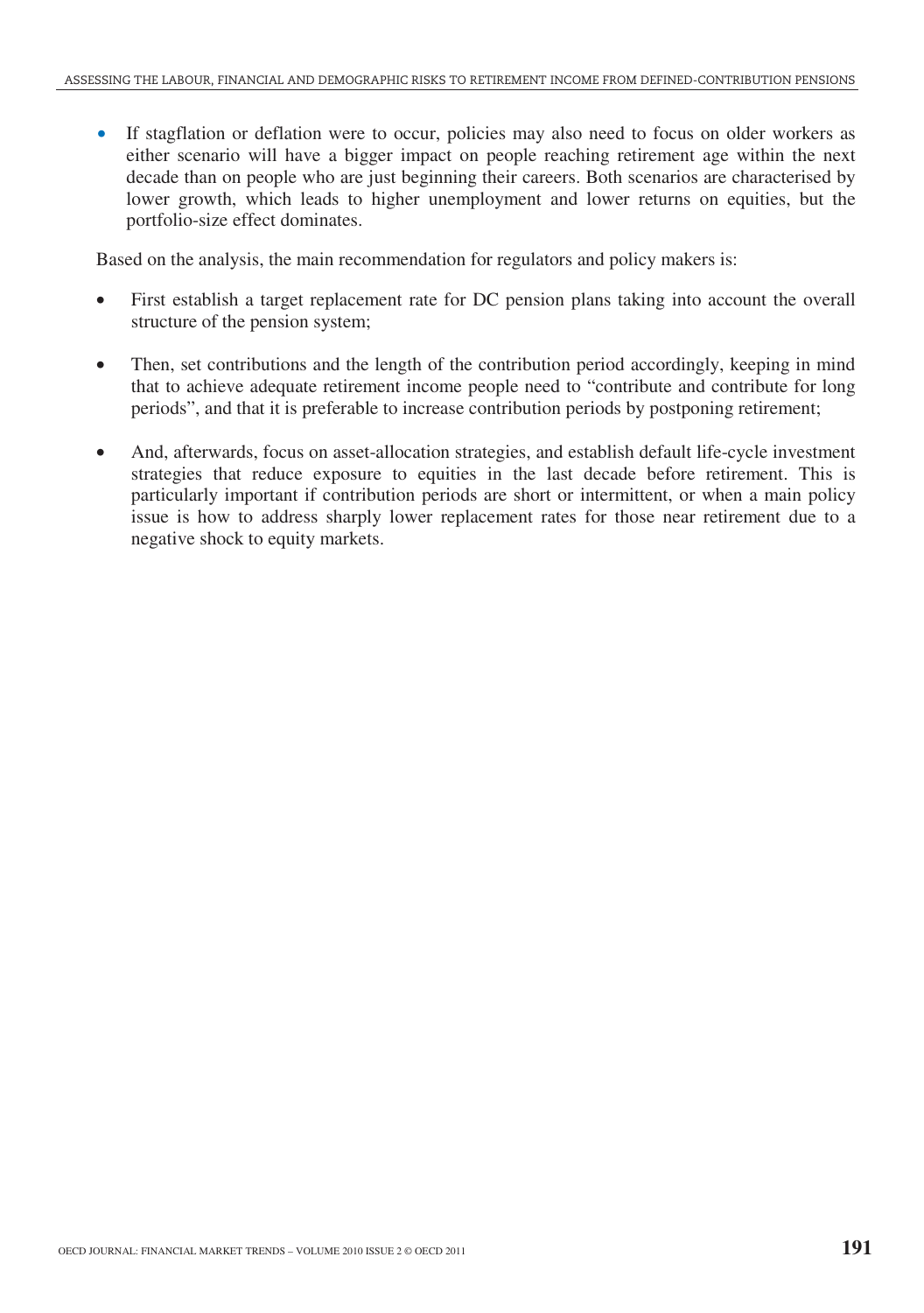# **I. Introduction**

*Retirement income derived from DC pension plans is uncertain* 

*It depends on several factors whose future outcomes are unknown*

The amount of retirement income to be derived from defined contribution (DC) pension plans is uncertain. Indeed, in addition to the risk posed by life expectancy (how long one can expect to live after retiring), the current economic and financial crisis has highlighted two additional risk factors: (1) financial market conditions and their impact on the savings accumulated in DC pension plans; and (2) labour market conditions, in particular employment prospects. All of these risks have shaken public confidence in DC pension plans, making it necessary to examine the factors that contribute to the lack of certainty regarding retirement income. The ultimate goal of this examination is to foster polices that reassure people about saving for retirement through DC pension plans.

Retirement income derived from DC pension plans depends on several factors, some of which are uncertain. The factors affecting retirement income include: the amount saved during the time worked; the length of the contribution period; the pension investment policy; the returns on different assets classes, inflation, wages; periods of employment; and life expectancy. Individuals, regulators and policy makers have some control over certain factors, such as the amount saved periodically during the working life (*i.e.*, the contribution rate) or the length of time people will save for retirement.<sup>1</sup> However, other factors are inherently beyond policy makers' control, such as: the returns on different asset classes; returns and yields on government bonds; and the rate of inflation. Similarly, career wage-growth paths vary for individual workers, as well as whether they will suffer unemployment spells during their careers. Additionally, how long people may expect to live is also undetermined. As a result of these labour, financial, and demographic risks, saving for retirement entails a variety of risks. One of the main implications of such risks is that pension benefits derived from DC pension plans are uncertain and can be highly volatile.

*This article assesses the impact of labour, financial and demographic risks on retirement income of DC plans* 

*It uses a stochastic model of the determination of retirement income* 

The purpose of this article is to assess the impact of labour, financial and demographic risk to retirement income derived from DC plans. Specifically, the three major risk factors are: (1) the time employed and real wages (*labourmarket risk*); (2) uncertainty about returns on investment, inflation and interest rates (*financial-market risk*); and (3) life expectancy (*demographic risk*). The article comprises four sections.

Section II presents a stochastic model for introducing uncertainty into the determination of retirement income from DC plans. This model incorporates financial market and demographic risk, as well as labour-market risk, including periods of unemployment and the possibility of having different real-wage career paths. The main outcome of this model is probability distributions for assets accumulated, wages and retirement income. Consideration of these probability distributions permits the authors to assess the level of resulting uncertainty.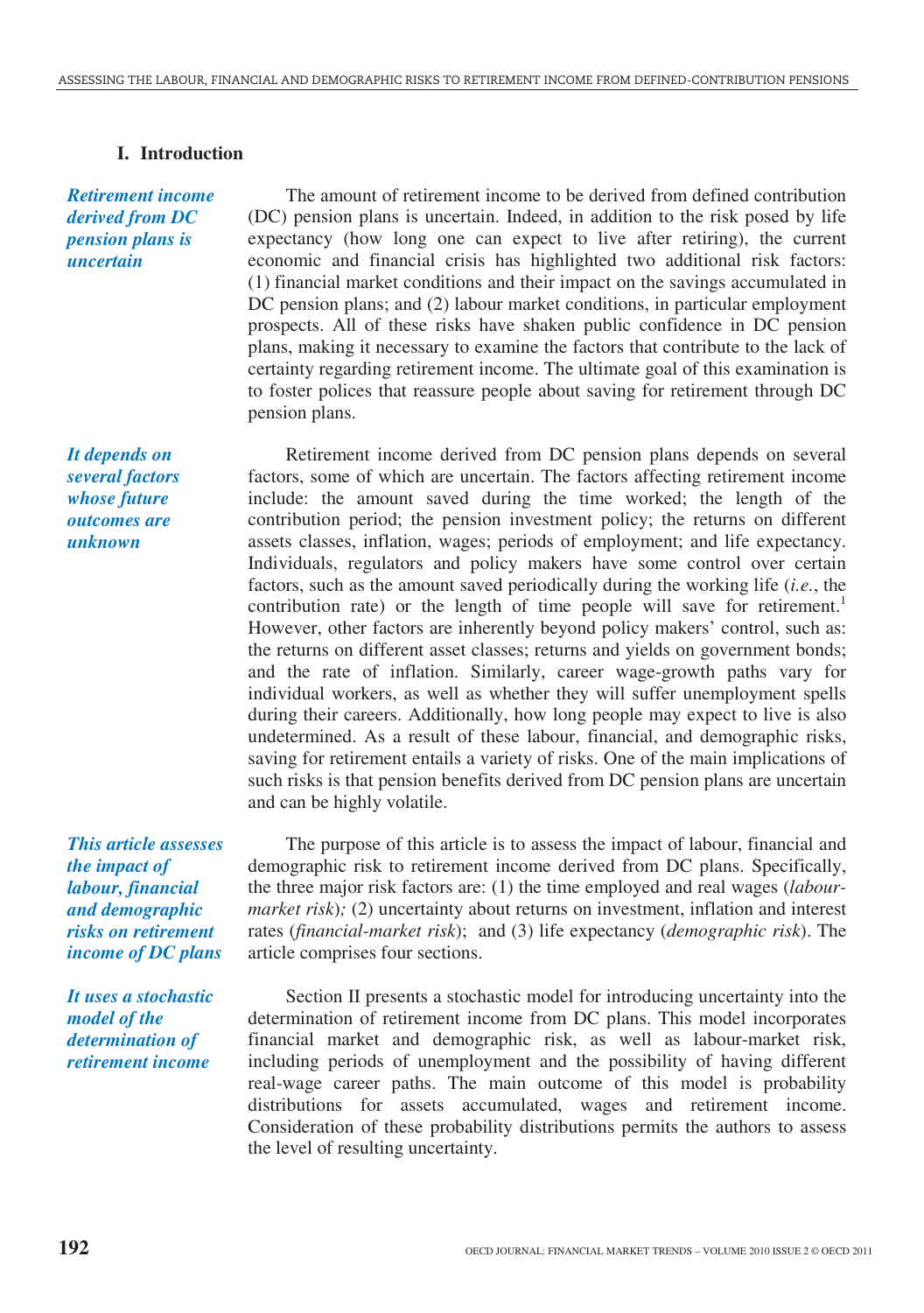*That incorporates these risks* 

*It focuses on the role of labour market risk on retirement income* 

*But it also assesses these risks combined, and separately* 

*It also examines the effect of using default life-cycle investment strategies* 

Section III assesses the impact of uncertainty on retirement income from DC pension plans. Firstly, it assesses the impact of full uncertainty, *i.e.* uncertainty about returns on investment, inflation, discount rates, life expectancy, employment and real-wage career paths. The analysis concludes that, as a result of all this uncertainty, both the risk of a shortfall in retirement income and the volatility of retirement income from DC plans are quite high.

Secondly, section III examines the role of labour-market risk on retirement income. To disentangle the impact of unemployment and real wages on retirement income requires using other indicators, in addition to the replacement rate. The replacement rate is the standard measure used by regulators and policy makers to assess retirement income, expressed as the ratio of retirement income to final wages. Unfortunately, in certain cases, the replacement rate may be misleading. For example, individuals who suffer spells of unemployment may actually have higher measured replacement rates than those without spells of unemployment, despite having lower absolute pension benefits. Spells of unemployment reduce the amount of assets accumulated and thus retirement income, but they may also reduce final wages. Depending on the magnitude of these effects, the replacement rate could be higher than for an otherwise comparable individual without periods of unemployment. The same effect may occur when comparing individuals with different real-wage career paths. As a consequence of these effects, to assess the impact on retirement income of uncertainty about employment and wages, there is a need to use a standard measure for the total amount of retirement income one is entitled to receive.

Section III also examines the relative importance of each risk, and whether it matters when during one's career episodes of unemployment occur. Labour market risk, uncertainty about returns on investment, and uncertainty about inflation have the largest impact on the adequacy of retirement income. Moreover, workers who suffer spells of unemployment early in their careers will have lower income at retirement than those who suffer comparable spells of unemployment late in their careers, other things being equal. That is because contributions during the early stages benefit from the compoundinterest effect. Consequently, if the goal of policy is to ensure adequate income at retirement, it might be more effective to focus employment policies on younger workers.

Sections IV and V look at the interaction between labour, financial and longevity risks, and life-cycle investment strategies, and at the impact of alternative economic scenarios, namely deflation and stagflation. The main finding is that life-cycle investment strategies may attenuate the drop in retirement income that would result from a negative shock to equity markets just before retirement (as compared to fixed portfolios with the same average exposure to equities). Introducing labour-market risk adds an interesting degree of detail to the importance of default life-cycle strategies. The positive effect of life-cycle strategies is even more important in the case of workers who have relatively flat real-wage growth paths and suffer spells of unemployment during their careers. Finally, the report assesses the impact on retirement income of alternative economic scenarios, such as high inflation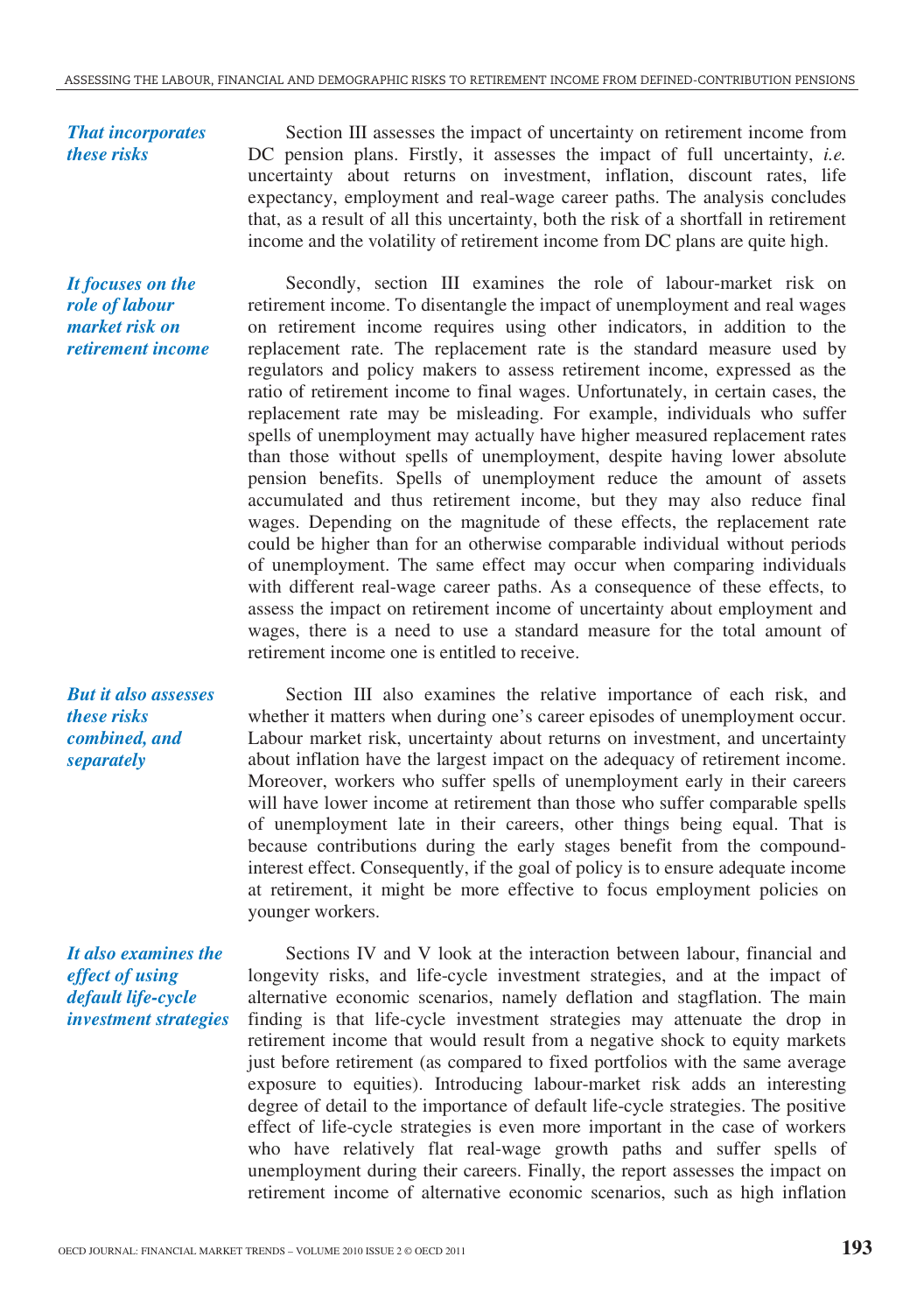and low growth (*stagflation)*, and low inflation and low growth (*deflation),* in a world of uncertainty in which people may experience unemployment and different real-wage career paths. The impact on retirement income of both scenarios is worse for people in the final stages of their careers than for people just beginning their careers. Finally, section VI concludes.

#### **II. Measuring Retirement Income in a World of Uncertainty**

*This section discusses how the model presented incorporates uncertainty* 

This section presents a model for incorporating the uncertainty prevalent in several pension parameters that affect retirement income from DC pension plans. This article relies on a stochastic model for the determination of retirement income in DC plans, where future realisations of several pension parameters are unknown or uncertain. This section first discusses financialmarket risk (uncertainty about future investment returns, inflation and interest, or discount, rates), as well as demographic risk (the uncertainty surrounding mortality and life expectancy). Secondly, it focuses on the importance of considering labour-market risk (the uncertainty surrounding employment and wage prospects. After explaining why labour-market risk must be taken into account during the accumulation phase of DC pension plans, the section ends by presenting an approach for introducing labour-market risk (and its correlation with other risks) into the stochastic model for determining retirement income from a DC plan.

## *Introducing financial market and demographic risk*

*The crisis has highlighted the uncertainty of market conditions and their impact on retirement income* 

*The analysis herein assesses this uncertainty with the help of a stochastic model* 

The recent financial and economic crisis has highlighted the effect of market conditions on retirement savings accumulated through DC pension plans, and the uncertainty as to whether those retirement savings will prove adequate to finance retirement – particularly for those close to retirement. Antolin (2010), using a deterministic approach, highlighted the sensitivity of retirement income to investment returns, inflation, interest rates and life expectancy.<sup>1</sup> That analysis did not, however, take into account that the future outcomes of these pension variables are highly uncertain, which makes retirement income from DC pension plans also highly uncertain.

Consequently, the analysis in this article assesses this uncertainty with the help of stochastic modelling. In this stochastic model, uncertainty about returns on investment, discount rates, inflation and life expectancy was derived by assuming random-generating processes for each of the variables (or risks) in question.<sup>2</sup> The model produced 10 000 simulations for savings accumulated at retirement based on stochastic simulations of investment returns in equities and bonds, and of inflation. The value of the assets accumulated at retirement are the result of workers contributing 5% of wages to their DC plan during each year they are employed, starting from age 25 until retirement at age 65. Contributions to DC plans are invested in a portfolio that is 60% equities and 40% government bonds.<sup>3</sup> At retirement, people would have accumulated a certain amount of assets to finance retirement. Assets accumulated are transformed into a pension stream based on the assumption that the individual buys a life annuity priced using the annuity-premium formula (using stochastic life expectancy and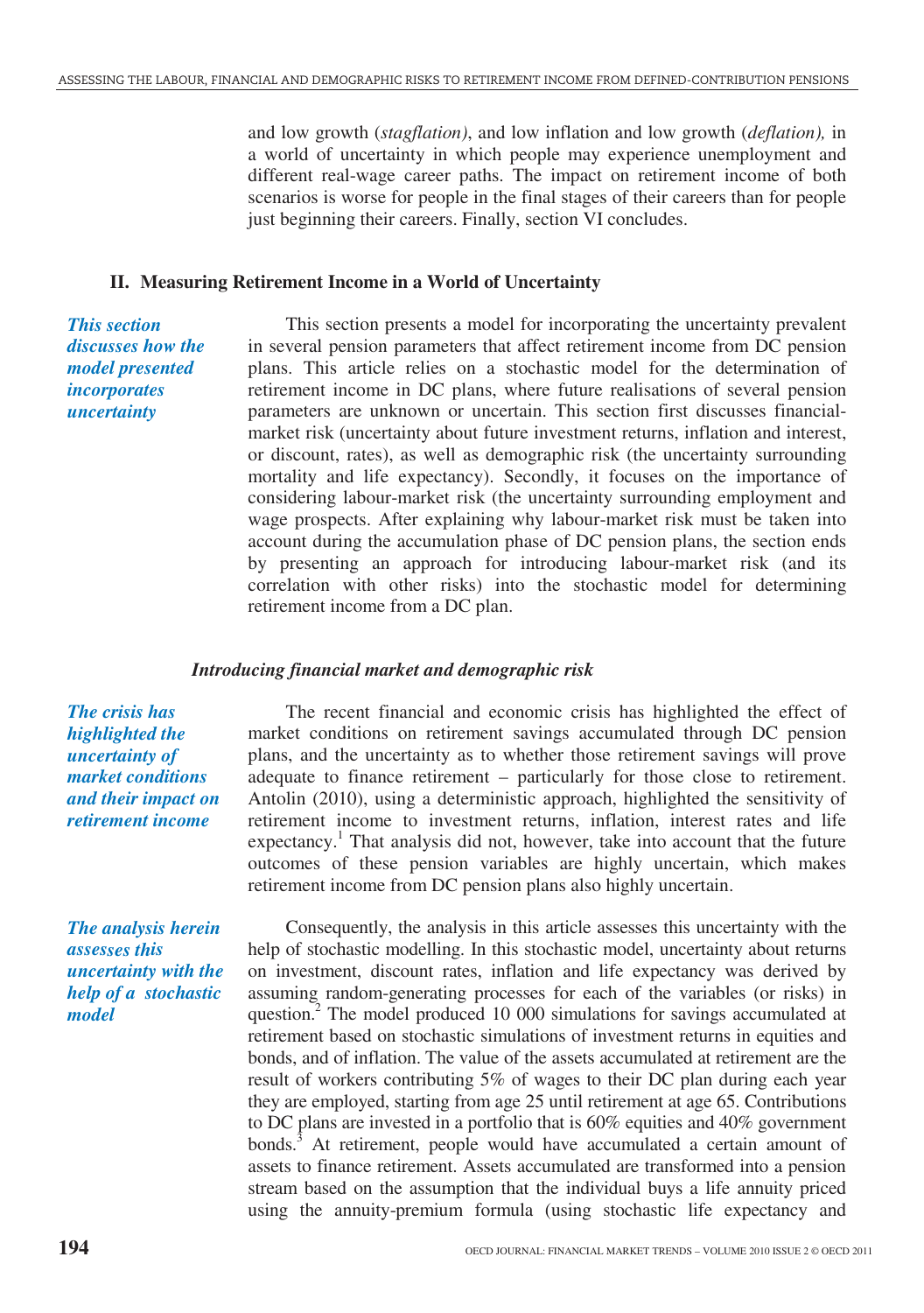discount rates). The main outcome is a probability distribution of assets accumulated at retirement, final salary and pension benefits.4

*The stochastic model includes labour- market risk* 

The model needs to consider also the uncertainty surrounding labourmarket outcomes. Labour market outcomes, in particular employment and wages, determine the amount of contributions, and thus of assets accumulated and retirement income. In fact, contributions to DC plans depend on individuals being employed, as well as on their wage-growth career paths.

#### *Why is there a need to introduce labour-market risk?*

*This risk originates from the possibility of suffering unemployment or inactivity during people's careers …* 

*… and from the uncertainty surrounding the trajectory of real wages during one's career.* 

*Assessments of the adequacy of retirement income are incomplete if labour market risk is not taken into account* 

Labour-market risk originates from the possibility of spells of unemployment or inactivity during people's careers. During such episodes of unemployment or inactivity, contributions set aside to finance retirement may be discontinued. Consequently, the amount of assets accumulated to finance retirement at the end of one's career would tend to be lower than in the absence of such episodes. Additionally, spells of unemployment or inactivity may also affect wages. People that suffer spells of unemployment may re-enter the labour market at lower wages than they enjoyed at their previous job.<sup>5</sup> This would tend, other things being equal, to reduce their total amount of contributions and the amount of assets accumulated relative to an uninterrupted career path (without spells of unemployment).

Additionally, labour-market risk may also originate from the uncertainty surrounding the trajectory of real wages during one's career. Real-wage gains during a career vary across individuals, according to their socio-economic situation (e.g. occupation, educational level and income).<sup>6</sup> Labour market studies document that there are three main career paths for real wages.<sup>7</sup> In general, real wages experience the largest gains during the early part of a person's career, with lower gains, even negative gains, in the latter part. This pattern results in real-wage paths that for some people reach a plateau at the end of their careers (high real-wage gains), while for others, real wages plateau earlier, around ages 45 to 55 (medium real-wage gains) and fall thereafter. A minority experience flat real wages throughout their working lives. Figure 1 shows the three types of career real-wage paths used in the model for assessing the impact of labour-market risk on retirement income from DC pension plans.

Assessments of the adequacy of retirement income are incomplete if the likelihood of unemployment, or the existence of different real-wage paths, are not taken into account. Labour-market data show that with unemployment rates at around 10%, segments of the working age population are without a job at any given point in time. In addition, OECD data indicate that different people experience different real-wage patterns during their working lives (OECD, 1998).<sup>6</sup> In particular, high-income people or people with high levels of education (university or higher), which may represent around 42% of the population aged 30 to 40, seem to experience real-wage paths that keep rising during their entire career. However, mid-income people and those with medium educational levels, which may represent around 55% of the population, experience real wages that fall in the final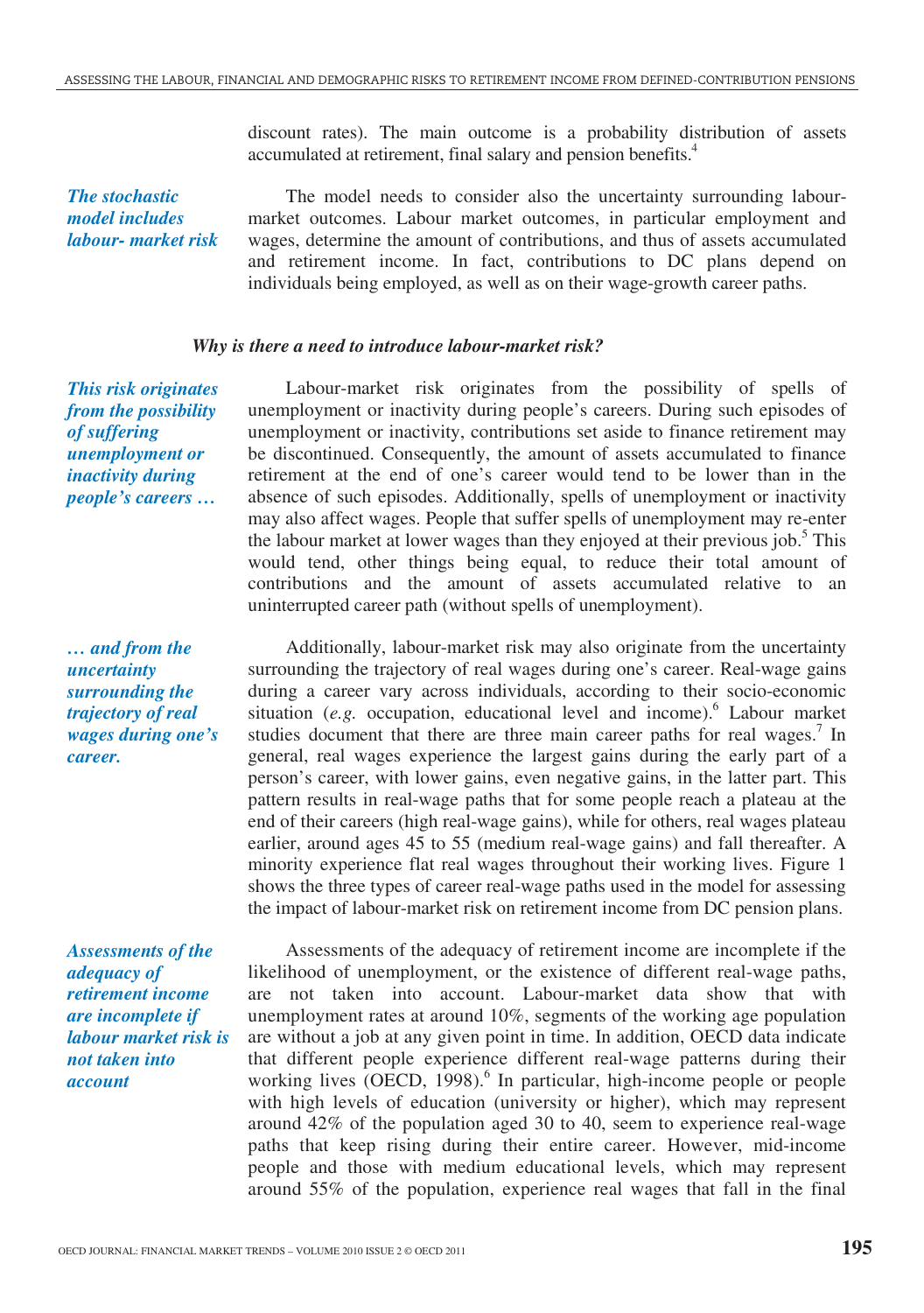years before retirement. More importantly, low-income people or people with low levels of education, around 3% of the population, seem to experience flat real wages during their career.





Source: OECD Secretariat calculations.

# *Which could lead to overstatements regarding the savings accumulated for retirement*

Failing to take these results into account and assuming instead the same real-wage career path for all individuals, as well as uninterrupted employment, may lead to overstatements regarding the savings accumulated for retirement, as well as the adequacy of retirement income for important sub-groups of the population. This in turn could undermine confidence in DC pensions, as people reaching retirement realise that their retirement income is lower than expected.

#### *How is labour market risk modelled?*

*Labour market data can be used to provide estimates of unemployment and different real-wage paths* 

Labour-market data can be used to provide estimates of unemployment and whether individuals experience different real-wage career paths. The chances of having different real-wage paths is based on the average probability across OECD countries of having high, medium and low income. It is also determined by the average probability across OECD countries of attaining high, medium or low educational levels.<sup>8</sup> Individuals tend to have one type of real-wage path for their entire career. In this context, the model assumes away volatility on inter-annual real wages around the career path.<sup>9</sup> Real-wage career paths also depend on whether people experience unemployment. The model assumes, for simplicity, that people who re-enter the labour market do so at the same wage level as in their previous employment. $10$ 

*The unemployment rate is best proxy of the probability of suffering unemployment* 

Regarding unemployment, the unemployment rate is the best proxy of the probability of suffering unemployment. Although economy-wide unemployment provides a proxy for the chances of suffering unemployment, the model also takes into account the fact that, on average, only around 40% of individuals in any given cohort suffer spells of unemployment.<sup>11</sup> Therefore,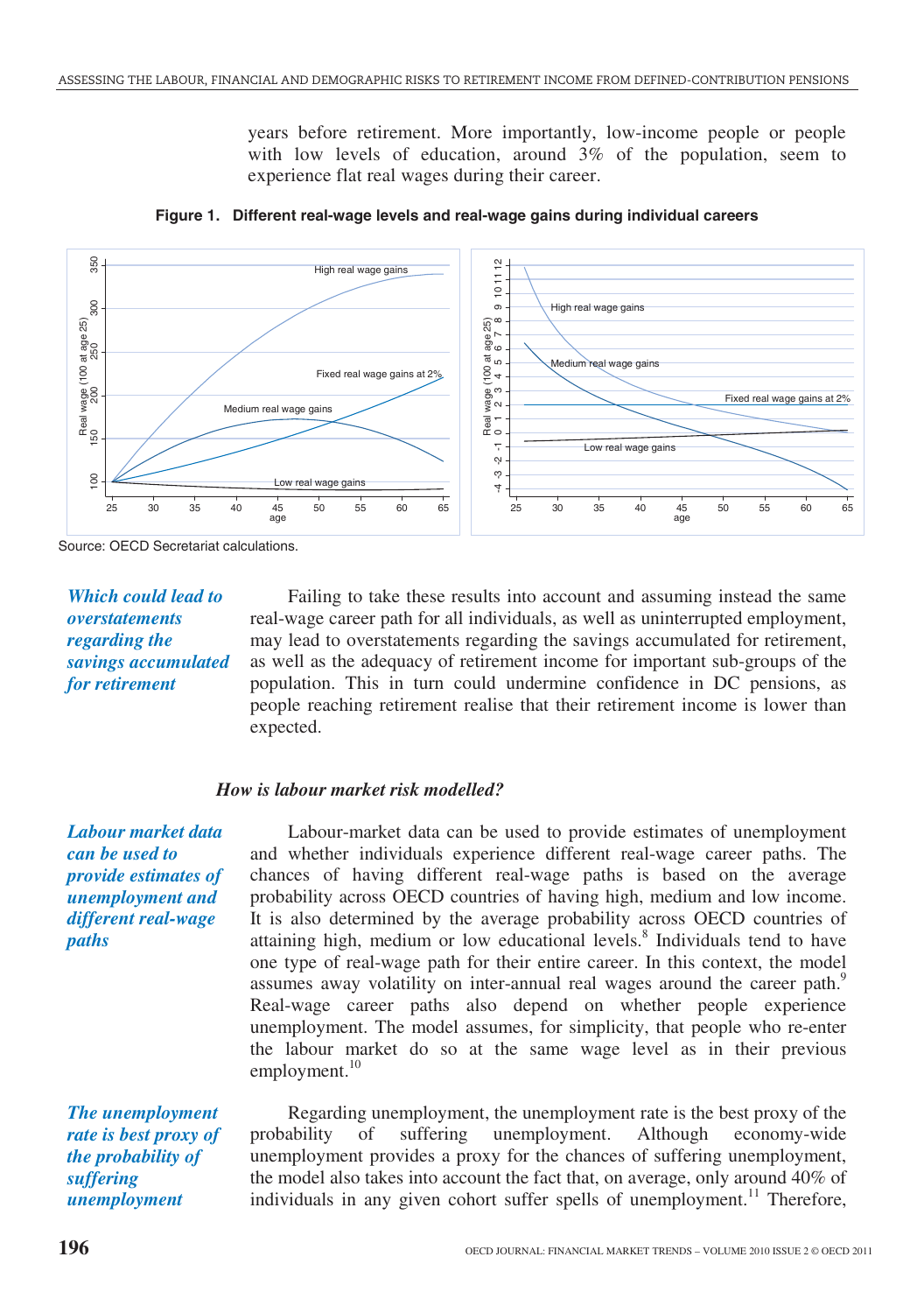the chances of suffering spells of unemployment are modelled taking into account both the cohort's probability of suffering spells of unemployment and the economy-wide unemployment rate. The economy-wide unemployment rate, according to labour market studies, shows a large degree of persistence, especially in Europe.<sup>12</sup> Moreover, unemployment is highly dependent on age, with young people experiencing higher rates of unemployment than other age groups. Finally, the unemployment rate is affected by shocks to the economy, so that unemployment increases when the economy underperforms.<sup>13</sup> Table 1 shows the percentage of individuals in our sample who do not suffer any unemployment (61%) and those who suffer spells of unemployment (39%), categorised by the number of years unemployed  $^{14}$ 

|  |  |  |  |  | Table 1. Percentage of the population experiencing spells of unemployment during their career |  |  |
|--|--|--|--|--|-----------------------------------------------------------------------------------------------|--|--|
|--|--|--|--|--|-----------------------------------------------------------------------------------------------|--|--|

| <b>Full career</b>   | Number of years in unemployment |        |        |        |         |          |          |               |  |  |
|----------------------|---------------------------------|--------|--------|--------|---------|----------|----------|---------------|--|--|
| (no<br>unemployment) | 1 or 2                          | 3 or 4 | 5 or 6 | 7 or 8 | 9 or 10 | 11 to 15 | 16 to 20 | 21 or<br>more |  |  |
| 61.4                 | 3.6                             | 5.7    | 6.8    | 6.5    | 5.3     | 8.1      |          | 0.5           |  |  |

Source: OECD Secretariat calculations

*Our stochastic model of uncertainty also assumes correlations between the various risk variables* 

The model also assumes that labour-market risk is correlated with the performance of equity markets. The chances of suffering unemployment or inactivity tend to be lower when the economy is booming, and they tend to increase when the economy slows down or enters into recession, generally with a lag. Real wages may also be positively correlated with a lag in economic growth. Moreover, improvements in the economy or higher economic growth may push up returns on investment. In this context, when the economy is doing well, returns on investments rise, the chances of suffering spells of unemployment fall, and real wages may go up, always with a lag, each reinforcing the positive feedback cycle regarding the accumulation of income for retirement. However, the opposite occurs when the economy tanks. When economic growth turns negative, investment returns fall, spells of unemployment increase and real wages suffer, compounding the negative cycle or impact on the accumulation of retirement income. To take these patterns into account, the model links unemployment rates to the performance of equity markets, with a  $\log$ <sup>15</sup> The main link is through the state of the economy, in particular GDP growth. In addition, the model also assumes that there is a positive correlation between yields on long-term government bonds and inflation.

*The resulting uncertainty can be assessed by looking into the probability distribution of retirement income outcomes* 

The uncertainty resulting from labour, financial and demographic risks can be assessed by looking into the probability distribution of retirement income outcomes. The main outcome of the stochastic modelling exercise that incorporates labour, financial and demographic risk as described above is this: a probability distribution of retirement income, and the replacement rate an individual could expect to achieve at retirement, if contributing to a DC pension plan for the years employed. The results assume random wage-growth paths and rely on stochastic simulations to derive returns on equities and bonds, inflation, interest rates (*i.e.* the discount rate or time preference), and the expected life span after retirement (*i.e.* life expectancy).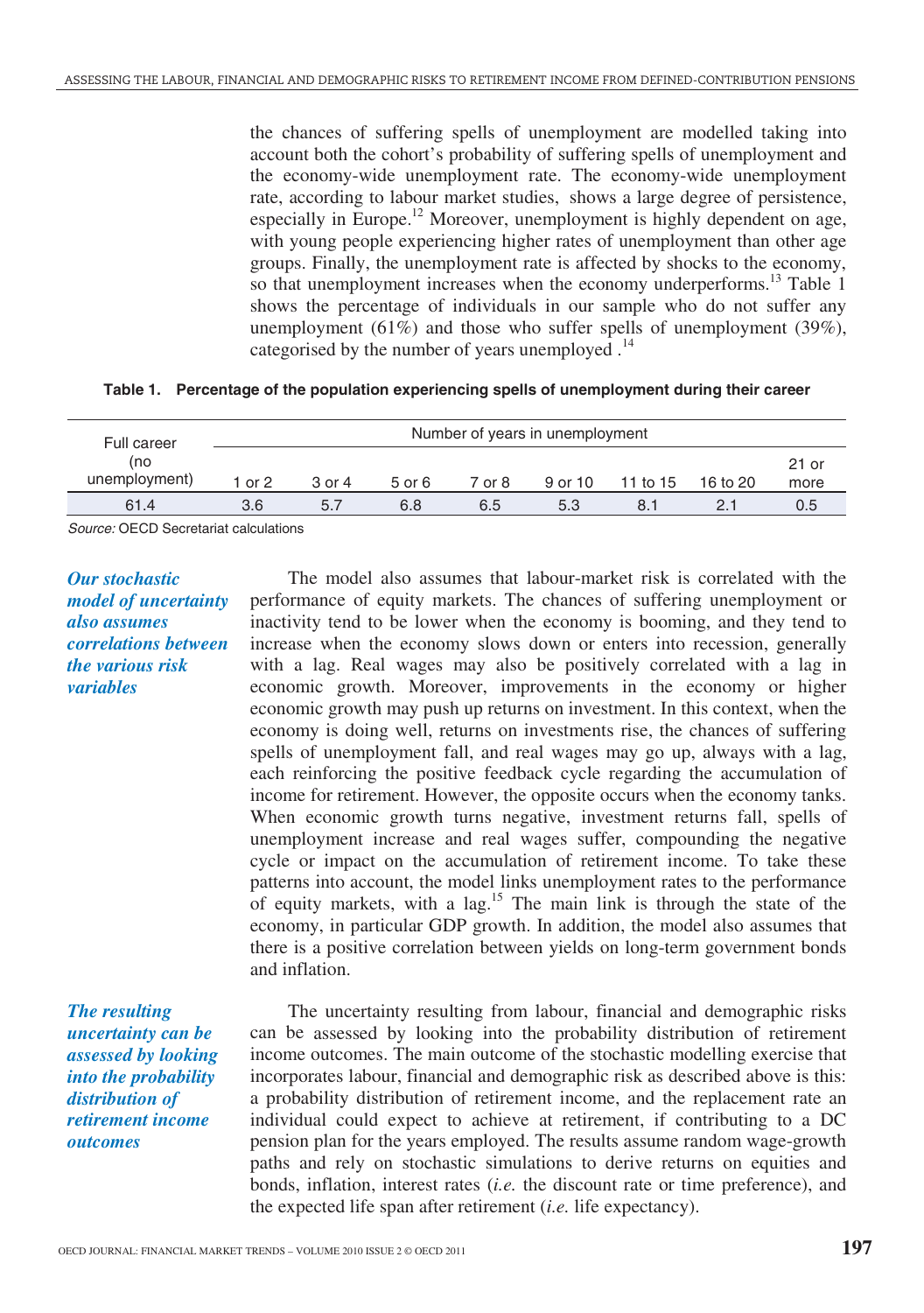#### **III. The Impact of Uncertainty on Retirement Income**

*This section assesses the impact on retirement income of labour-market, financial-market, and demographic risks* 

This section assesses the impact on retirement income of labour market, financial market and demographic risks. It first assesses the risk of a shortfall in retirement income resulting from spells of unemployment and different realwage career paths, given uncertainty about investment returns, interest rates and inflation, and life expectancy. Secondly, this section proposes the use of complementary measures of retirement income when assessing labour-market risk. Thirdly, it assesses the relative importance of each of the risks. This section concludes by examining whether the timing of unemployment is significant; that is, does it matter when in their careers people suffer spells of unemployment?

#### *Measuring the risk of a shortfall in retirement income*

*The risk of a shortfall in retirement income can be quite large,* 

The likelihood of a shortfall in retirement income can be quite large given all the risk factors involved (labour-market risk, financial-market risk and demographic risk). The analysis herein uses three measures to assess the impact of uncertainty on retirement income. The first measure, the *benefitshortfall risk*, is based on the likelihood that the level of retirement income will fall short of the target replacement rate, which is set to equal the replacement rate that would prevail in a world without uncertainty.<sup>16</sup> The second measure provides the shortfall in replacement rates given worst-case scenarios, those that occur only 1% or 5% of the time.<sup>17</sup> The resulting level of retirement income or replacement rates are both so low (*i.e.* in the *1st and 5th percentiles)* such that 95% to 99% of all other replacement rates will be higher. These two measures are complemented by a third, which shows the degree of concentration of replacement rates. This concentration can be measured in two ways: (1) the difference between the replacement rates at the 3<sup>rd</sup> and 1<sup>st</sup> quartiles, *i.e.* the inter-quartile range; and (2) by the probability that replacement rates are no more than 5 percentage points below the replacement rate that would prevail in a world without uncertainty. Taken together, these measures help us to arrive at some important conclusions.

*… as much as 58%* First, the shortfall risk could be as much as 58%. Due to uncertainty about investment returns, inflation, interest rates (the discount rate), life expectancy and labour market, the probability that the replacement rate will fall below a target replacement rate is around 58% (Table 2). This target replacement rate is the replacement rate  $-41.3%$  – that would be achieved in a situation of certainty as regards the rate of return on investment, inflation, discount rates, life expectancy and labour market risk.<sup>18</sup> Table 2 shows the percentile distribution of replacement rates resulting from 10 000 Monte Carlo simulations in a world of uncertainty coupled with labour market risk. The target replacement rate falls above the median replacement rate. Figure 2 shows the probability histogram of replacement rates for those same 10,000 simulations of replacement rates.<sup>19</sup> Looking at Figure 1 and Table 1, the probability that replacement rates will fall below 41.3% is around 58%.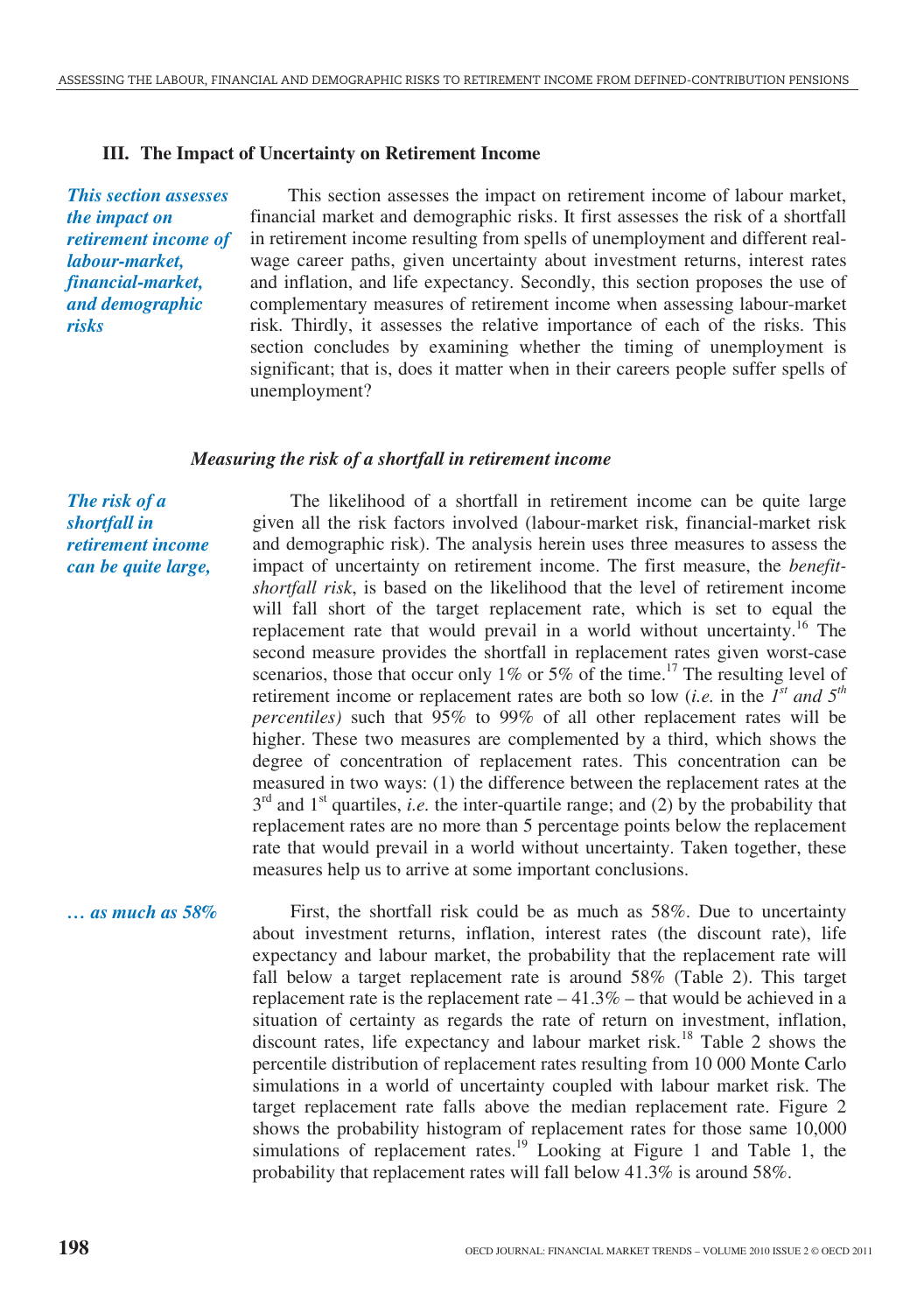

Figure 2. Histogram of retirement income relative to final salary<sup>1</sup>

Note: Based on 10 000 Monte Carlo simulations for the rate of return on investment, inflation, discount rate, life expectancy at 65, the probability of suffering spells of unemployment, and of having one of the three career wage-growth paths.

Source: OECD Secretariat calculations.

*Estimated replacement rates are far from concentrated* 

Second, estimated replacement rates are far from highly concentrated. Focusing on replacement rates below the replacement rate that would prevail in a situation of certainty (*i.e.* a situation without risks), their concentration is 14.1% (see Table 2 below). That is, only 14.1% of the replacement rates below 41.3% are within 5 percentage points; the rest are below 36.3%. Additionally, the inter-quartile range shows that the variability of replacement rates around the median can be as much 31 percentage points between the  $25<sup>th</sup>$  and the  $75<sup>th</sup>$ percentile.

*Replacement rates in worst-case scenarios are quite low* 

Third, replacement rates can be quite low in worst-case situations. For example, replacement rates can be lower than 12.8% in 5% of the cases, or lower than 8.8% in 1% of the cases. An example of a plausible worst-case situation could be an individual experiencing six years of unemployment or inactivity between ages 25 and 30, a flat real-wage career path, average returns on investment of only 2% and inflation of 5%. Risk-averse individuals and pension regulators may find these rates, and their related probabilities, quite worrisome.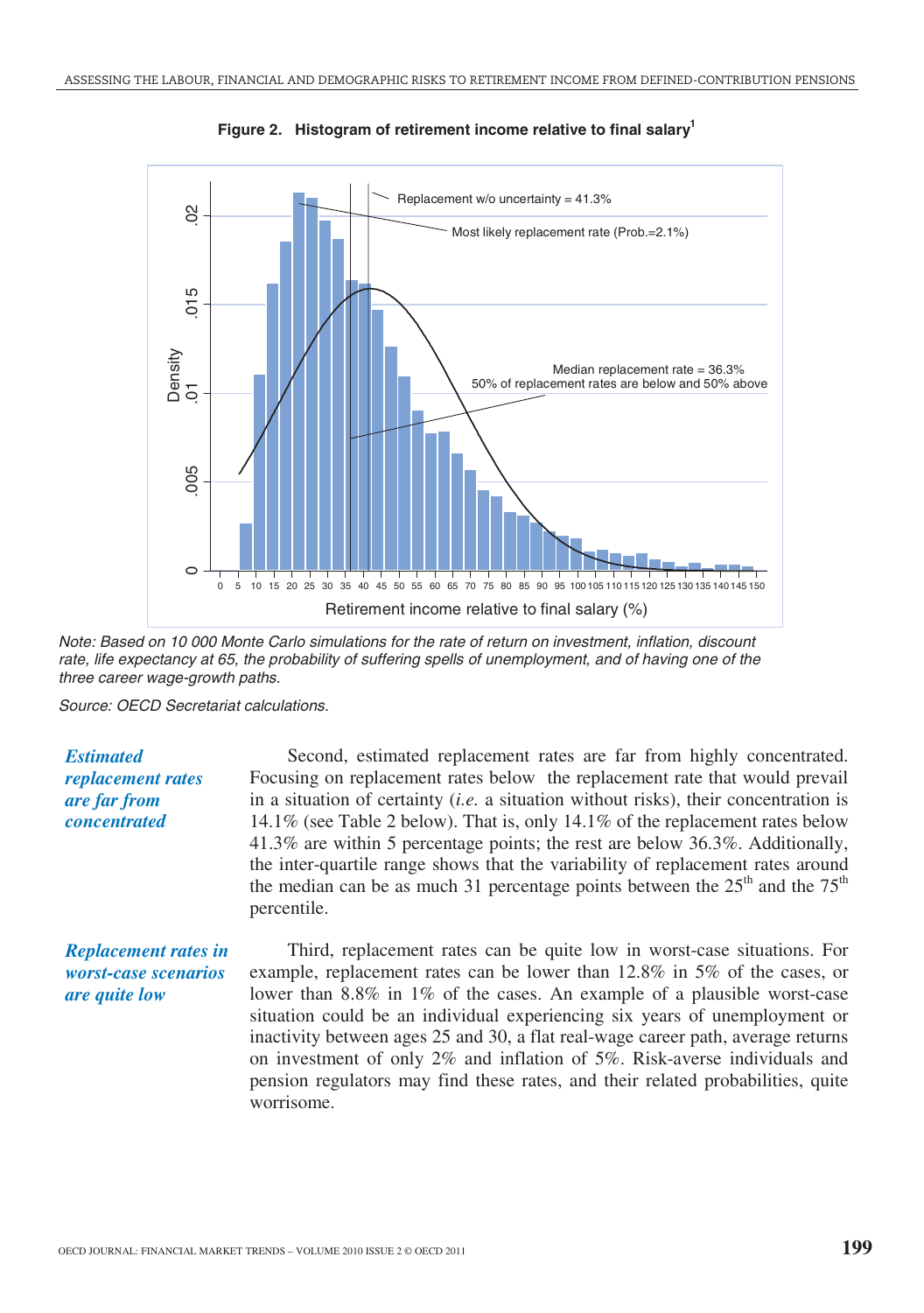|                     |     |      |    |           |      | Percentile of distribution (%) |    |    |                      | <b>Benefit</b><br>shortfall<br>risk | Concen-     |                  |
|---------------------|-----|------|----|-----------|------|--------------------------------|----|----|----------------------|-------------------------------------|-------------|------------------|
|                     |     | 5    | 10 | 25        | 50   | 75                             | 90 | 95 | 99                   | (%)                                 | tration $2$ | IQR <sup>3</sup> |
| Replacement<br>rate | 8.8 | 12.8 |    | 16.0 23.5 | 36.3 |                                |    |    | 54.5 77.5 95.6 143.9 | 58.1                                | 14.1        | 31.0             |

|  | Table 2. Distribution of retirement income relative to final wages |  |  |  |  |  |
|--|--------------------------------------------------------------------|--|--|--|--|--|
|--|--------------------------------------------------------------------|--|--|--|--|--|

Notes: These calculations result from assuming uncertain investment returns, inflation, discount rates, life expectancy and labour market conditions. People contributes 5% over a 40-year period, and assets are invested in a portfolio comprised of 60% equities, 40% government bonds.

(1) The benefits-shortfall risk is the percentage of replacement rates that are below the replacement rate prevalent in a world of certainty (41.3%). (2) Concentration is the probability that the replacement rates are within 5 percentage points below the replacement rate prevalent in a world of certainty. (3) IQR the inter-quartile range: the difference between the replacement rate at the  $75<sup>th</sup>$  and the  $25<sup>th</sup>$  percentiles.

Source: OECD Secretariat calculations.

The impact of full uncertainty on retirement income is the result of labour-market risk combined with uncertainty regarding investment returns, inflation, discount rates and life expectancy. What follows is an assessment of the relative impact of labour-market risk, based on distinctions regarding the different real-wage paths, the likelihood of suffering spells of unemployment, as well as the timing of that unemployment. This analysis also provides an estimate for the relative impact of the other risks (financial and demographic).

# *The need for additional measures of retirement income when assessing labourmarket risk*

*The analysis of the impact of different real-wage paths and the possibility of unemployment requires the use of absolute measures of retirement income* 

In order to assess the impact of different real-wage paths, and the possibility of suffering unemployment, the use of absolute measures of retirement income is required. The standard measure used to assess the adequacy of retirement income is the ratio of retirement income-to-final salary, known as the replacement rate. This measure is the one that has been used so far. However, when considering the possibility of different real-wage career paths and spells of unemployment and/or inactivity, the replacement rate may be misleading in the absence of total or absolute pension benefits relative to a common benchmark. For example, individuals who suffer spells of unemployment may have higher replacement rates than those with uninterrupted careers, despite the fact that their absolute retirement income may be lower. The same can happen when considering individuals with different real-wage career paths (see Box 1). Therefore, this analysis uses a measure that accounts for the amount of retirement income received relative to a benchmark final salary. This benchmark final salary is the median salary for the economy.20 The resulting relative measure allows one to compare and determine the likely shortfall in retirement income of a person having higher spells of unemployment or a worse real-wage career path (see table in Box 1). In the following section, we use this measure to assess the impact on retirement income of labour-market risk, as well as financial and demographic risk (that is, uncertain investment returns, inflation, discount rates and life expectancy).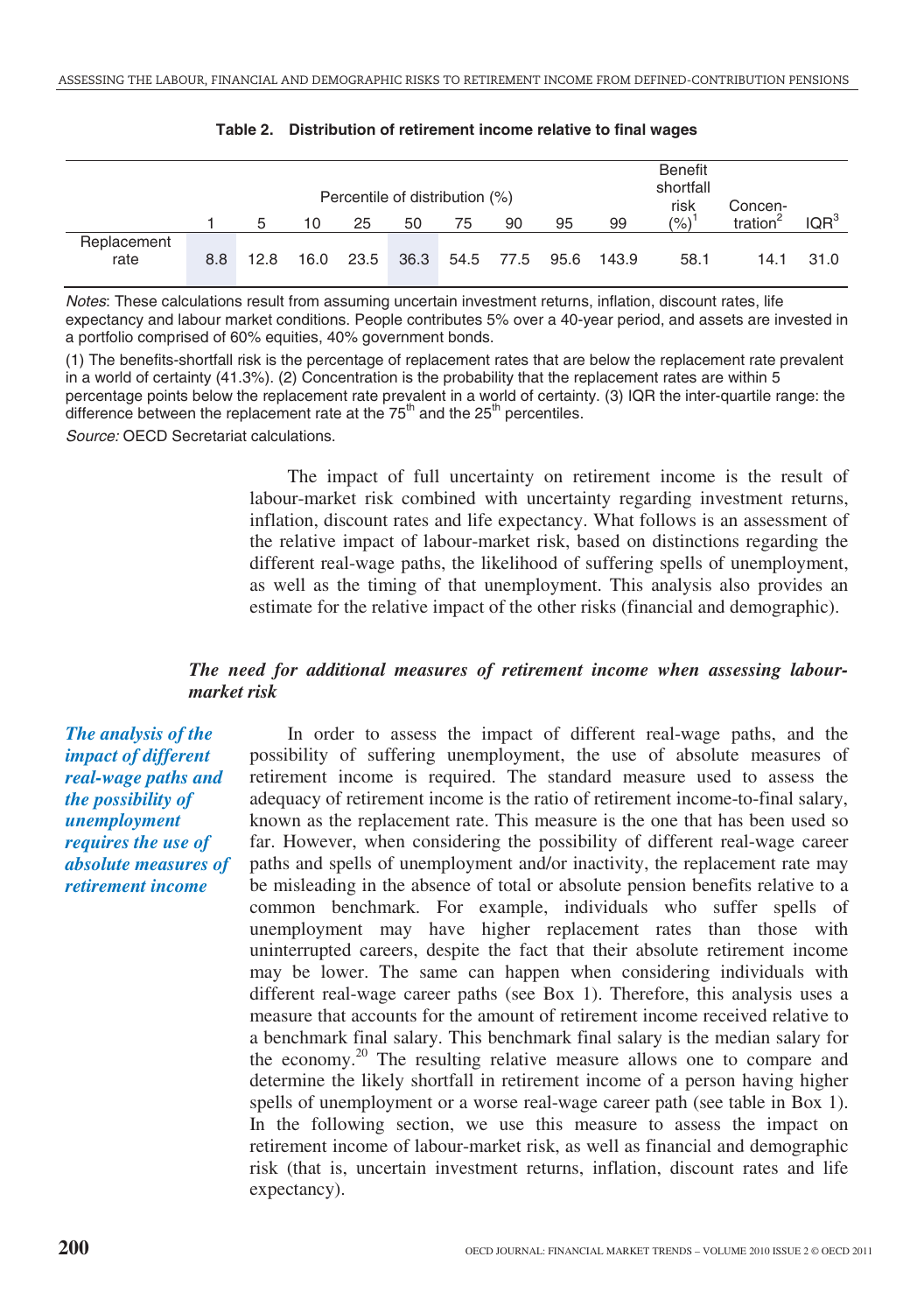#### **Box 1. The replacement rate fails to provide a full picture of the impact of labour-market risk**

The replacement rate fails to provide a full picture of the impact of different real-wage career paths on retirement income. The possibility of having different real-wage career paths means that real-wage growth over time will differ across individuals. This will result in some individuals having higher final wages than others. For example, the table below shows that an individual with low annual average real-wage growth, such as 0%, will have a final wage that may be only 27% of that of an individual with a high annual average real-wage growth (of 3%).<sup>21</sup> Not surprisingly, the total amount of each of these two individual's contributions will be different, resulting in different quantities of assets accumulated at retirement. For example, an individual with low real-wage growth during his/her career may accumulate less than half, 42%, of the total accumulated by an individual with high real-wage growth. As a result of these two factors, the replacement rate (the ratio of retirement income to final wage) can be higher for an individual with a low real-wage growth than for an individual with a high real-wage growth: 42% as compared to 27%, in the Table below. The fact that low real-wage growth over a career may lead to higher replacement rates illustrates the importance of taking into account the level of retirement income. For example, retirement income resulting from low real-wage growth may be only 11.5% (fourth row, right column) of the final salary of an individual, as opposed to 27% (second row, right column) for someone with high real wagegrowth.<sup>22</sup>

Additionally, the replacement rate does not accurately reflect the impact of unemployment. Due to unemployment, people lose wages and stop contributing to their pension plans. Consequently, their final salary and the amount of assets accumulated at retirement will be lower than for those with an uninterrupted earnings path. Yet, the replacement rate may remain unchanged, even though retirement income will be lower. The table below shows that for an individual with high real-wage growth during his/her career (row 2), the replacement rates are the same in case of a full career, and in case of a partial career with spells of unemployment (bottom row). However, the amount of retirement income is much lower, dropping from 27% to 19% of the final salary, relative to a person with a full career (bottom row, right column).<sup>23</sup> Therefore, use of the replacement rate to assess the impact of spells of unemployment is in need of additional measures that incorporate the absolute amount of retirement income received.

Finally, one would have thought that calculating retirement income relative to average wage (throughout the career) would address the problem presented by standard replacement rates. Column 2 in the table below provides these calculations. Note that the retirement income-to-average wage ratio can also be misleading. For example, an individual with low real-wage growth during his/her career seems to have higher retirement income relative to his/her average wage than someone with high or medium real-wage growth. Obviously, moving from high to low real-wage growth entails a fall in absolute retirement income, from 27% to 11.5% (rows 2 and 4, right column) relative to the final salary of an individual with high real-wage growth.

|                                      |                        | Retirement        |                     |                     |                     |  |  |
|--------------------------------------|------------------------|-------------------|---------------------|---------------------|---------------------|--|--|
|                                      |                        | income over       | Total               |                     | Relative            |  |  |
|                                      | Replacement            | average           | accumulated         | Final               | retirement          |  |  |
|                                      | rate                   | wage <sup>1</sup> | Assets <sup>2</sup> | salary <sup>2</sup> | income <sup>3</sup> |  |  |
|                                      | no unemployment spells |                   |                     |                     |                     |  |  |
| Fixed real wage growth <sup>4</sup>  | 25.8                   | 57.9              | 60.8                | 63.7                | 16.4                |  |  |
| High real wage growth <sup>4</sup>   | 27.0                   | 55.2              | 100.0               | 100.0               | 27.0                |  |  |
| Medium real wage growth <sup>4</sup> | 46.6                   | 65.9              | 65.4                | 38.0                | 17.7                |  |  |
| Low real wage growth $4$             | 42.4                   | 70.7              | 42.3                | 27.0                | 11.5                |  |  |
|                                      | unemployment spells    |                   |                     |                     |                     |  |  |
| High real wage growth <sup>4</sup>   | 27.0                   | 52.0              | 74.9                | 70.1                | 18.9                |  |  |

#### **Retirement income outcomes given different wage profiles and spells of unemployment**

Notes: Calculations assuming a contribution rate of 5% over a 40-year period. Assets are invested in a portfolio comprised of 60% equities, 40% government bonds. (1) Retirement income relative to the career average wage. (2) Total assets accumulated, and the final salary of an individual with high real-wage growth over his/her career is taken as a reference and set to 100. (3) Consequently, relative retirement income measures retirement income of the other cases relative to the final salary of an individual with high real-wage growth during his/her career. (4) Average annual growth of 2%, 3%, 1% and 0%, respectively.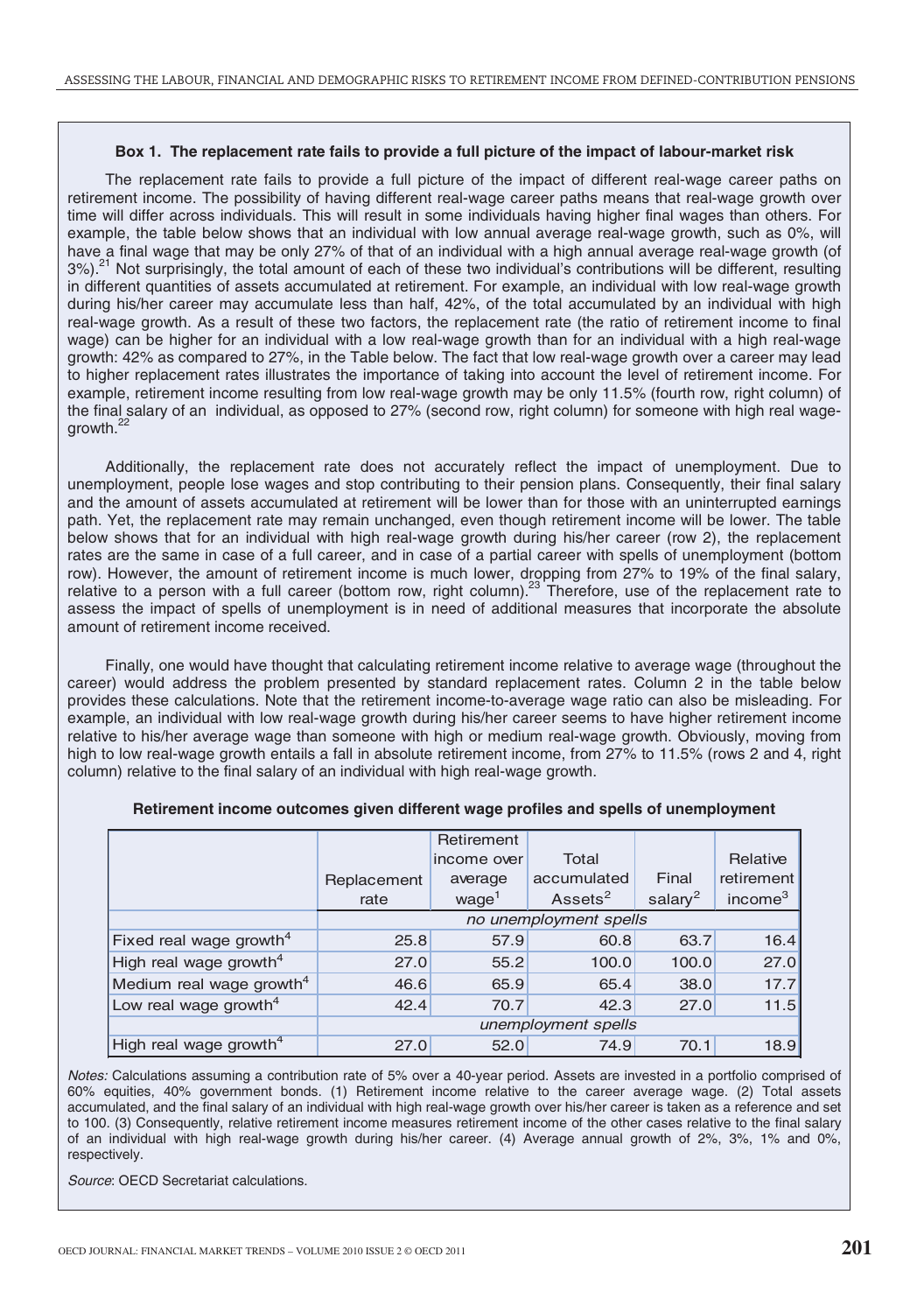### *Comparing the impact on retirement income of labour-market risk as well as other risks*

*Incorporating different real-wage career paths and the possibility of unemployment increases the uncertainty in retirement income* 

The uncertainty in retirement income from DC pension plans increases when we incorporate different real-wage career paths, and the possibility of spells of unemployment. Table 3 provides retirement income relative to the benchmark final salary, defined as the median final salary for the economy. For example, the median retirement income that an individual with high real-wage growth would receive is 56.3% of the median final wage for the economy. Similarly, the median retirement income of an individual with low real-wage growth is only 23.9% (Table 3). Comparing rows 1 and 3 in Table 3, one can see that relative retirement income falls when moving from individuals with high real-wage growth to individuals with low real-wage growth, in all percentiles. Row 4 provides relative retirement income for the weighted average, real-wage growth of the economy,<sup>24</sup> whose results fall somewhere in between. Row 5 ("All risks") provides retirement income based on weighted average real-wage growth, including average spells of unemployment for the economy, relative to the median final wage. Comparing row 5 with row 4 indicates the end-result of including spells of unemployment: a drop in relative retirement income.

**Table 3. Distribution of retirement income given different wage profiles and spells of unemployment relative the final wages of a "representative" individual in a world of uncertainty**

|                                               |                                                 |      |      |      |      | Percentile of distribution (%) |       |       |       | <b>Benefit</b><br>shortfall<br>risk |            |
|-----------------------------------------------|-------------------------------------------------|------|------|------|------|--------------------------------|-------|-------|-------|-------------------------------------|------------|
|                                               |                                                 | 5    | 10   | 25   | 50   | 75                             | 90    | 95    | 99    | $(\% )$                             | <b>IQR</b> |
|                                               | Impact of different wage profiles (full career) |      |      |      |      |                                |       |       |       |                                     |            |
| High real wage growth                         | 8.3                                             | 11.4 | 14.3 | 22.8 | 56.3 | 122.7                          | 186.7 | 237.9 | 360.8 | 47.2                                | 99.8       |
| Medium real wage growth                       | 5.2                                             | 7.3  | 9.3  | 15.3 | 36.8 | 79.2                           | 121.8 | 157.1 | 245.7 | 58.2                                | 64.0       |
| Low real wage growth<br>Weighted average real | 3.4                                             | 4.8  | 6.1  | 10.1 | 23.9 | 50.2                           | 78.0  | 101.0 | 161.6 | 74.1                                | 40.1       |
| wage growth                                   | 5.6                                             | 8.4  | 10.9 | 17.9 | 42.7 | 94.1                           | 152.2 | 196.2 | 317.8 | 53.9                                | 76.2       |
|                                               |                                                 |      |      |      |      |                                |       |       |       |                                     |            |
|                                               |                                                 |      |      |      |      | Spells of unemployment         |       |       |       |                                     |            |
| All risks                                     | 4.0                                             | 6.4  | 8.6  | 15.0 | 33.0 | 77.3                           | 133.0 | 176.2 | 294.7 | 61.3                                | 62.3       |

Notes: The table shows retirement income for different wage profiles and spells of unemployment as a percentage of the final wage of a "representative" individual. The representative, or "average" individual is one with weighted average real wage growth and average spells of unemployment. Calculations assume a contribution rate of 5% over a 40-year period, assets are invested in a portfolio comprised of 60% equities and 40% government bonds, and there is uncertainty as to rates of return on investment, inflation, discount rates, life expectancy and labour market conditions.

Source: OECD Secretariat calculations.

*Switching to different real wage career paths have also a strong impact on retirement income* 

Moreover, switches to different real-wage career paths also have a strong impact on retirement income. Such switches can occur, for example, when an individual with a high real-wage career path suffers unemployment for a period long enough that his/her skills become partially obsolete and may therefore need to re-enter the labour market in a lower real-wage career path. Alternatively, an individual with a low real-wage career path could upgrade his/her skills to switch to a higher real-wage career path. Table 4 shows that retirement income relative to final salary for the representative individual modelled in this report could fall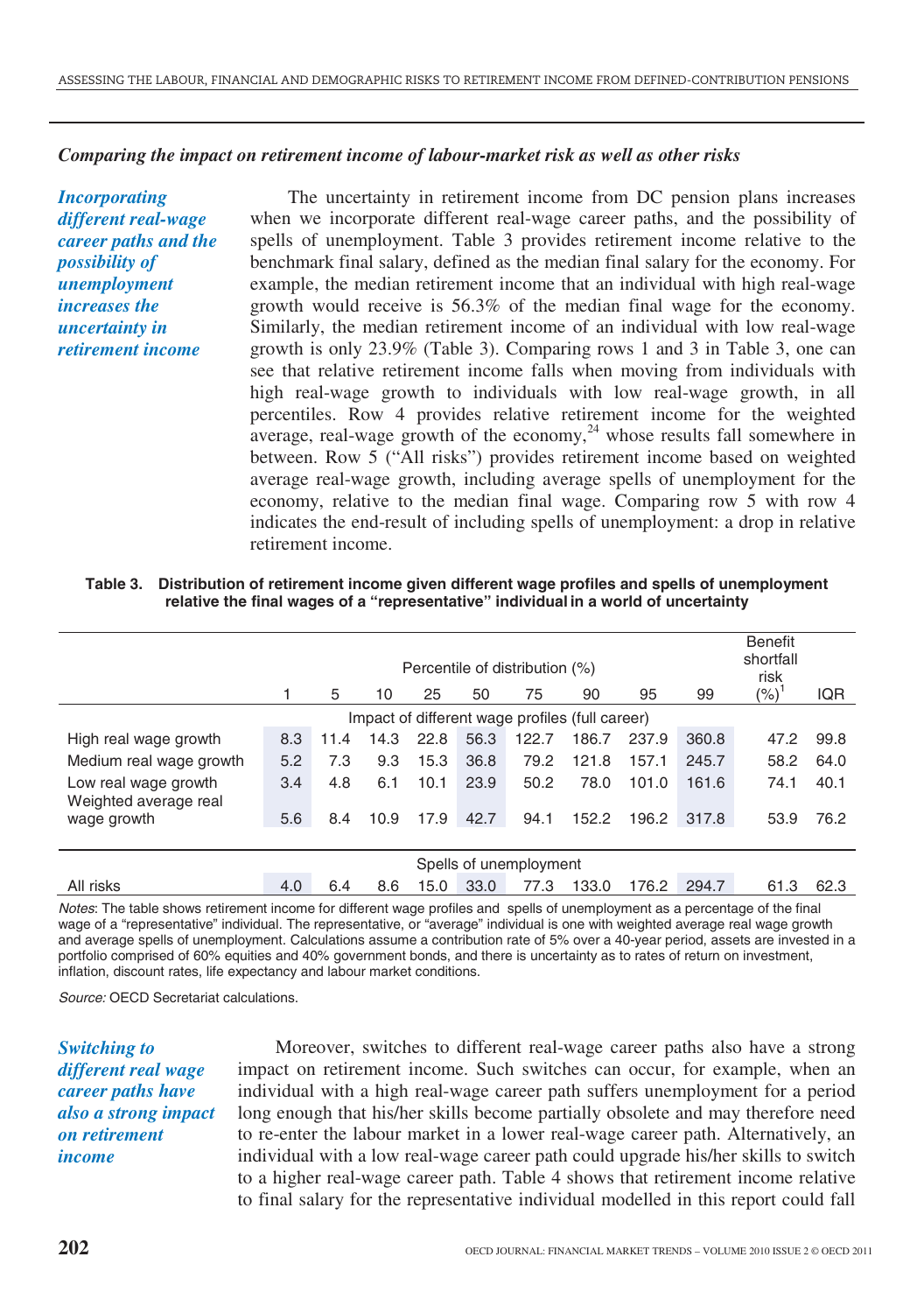by more than 10 percentage points when he/she switches to a low real-wage career path (from a high real-wage career path) in the middle of his/her career. On the other hand, when that individual upgrades skills and switches to a high real-wage career (from a low real-wage career path), his/her retirement income could increase by more than 10 percentage points. Consequently, it does pay to upgrade one's skills.

#### **Table 4. Retirement income as % of final salary for a representative individual switching to various new real-wage career paths**

|                                               | Retirement income |
|-----------------------------------------------|-------------------|
| High real wage growth career path             | 41.5              |
| From high to low real wage growth career path | 30.6              |
| From low to high real wage growth career path | 30.5              |
| Low real wage growth career path              | 19.8              |

Note: Calculations assume a contribution rate of 5% over a 40-year period. Assets are invested in a portfolio comprised of 60% equities, 40% government bonds. The representative individual is the one with the weighted average in real wage growth and average spells of unemployment. The switch to a new real-wage career path occurs in the middle of the career, at age 45.

Source: OECD Secretariat calculations.

#### **Table 5. Distribution of retirement income relative to the final wages of a representative individual given various types of risks**

| Percentile of distribution (%)    |      |      |      |      |      |      |       |       |       | <b>Benefit</b><br>shortfall | IQR <sup>3</sup> |
|-----------------------------------|------|------|------|------|------|------|-------|-------|-------|-----------------------------|------------------|
|                                   | 1    | 5    | 10   | 25   | 50   | 75   | 90    | 95    | 99    | risk $(\%)^1$               |                  |
| Weighted average real wage growth |      |      |      |      |      |      |       |       |       |                             |                  |
| Investment risk                   | 13.1 | 18.3 | 21.6 | 28.5 | 38.9 | 52.8 | 70.1  | 83.6  | 114.8 | 68.6                        | 24.3             |
| Discount rate risk                | 27.8 | 33.3 | 36.5 | 42.4 | 49.4 | 57.0 | 64.0  | 68.5  | 77.1  | 49.5                        | 14.6             |
| Inflation risk                    | 14.6 | 19.0 | 22.4 | 31.1 | 49.1 | 83.7 | 150.4 | 218.0 | 429.6 | 50.2                        | 52.7             |
| Longevity risk                    | 37.7 | 40.1 | 41.6 | 44.7 | 49.2 | 55.6 | 64.2  | 71.6  | 94.6  | 50.1                        | 10.9             |
| Unemployment risk                 | 25.4 | 28.5 | 33.0 | 40.8 | 42.3 | 63.5 | 63.5  | 63.5  | 63.5  | 58.2                        | 22.7             |
|                                   |      |      |      |      |      |      |       |       |       |                             |                  |
| Wage profile risk                 | 27.8 | 28.9 | 30.1 | 33.6 | 39.5 | 45.8 | 51.9  | 55.3  | 60.1  | 81.5                        | 12.2             |
| All human capital risks           | 24.7 | 27.2 | 28.4 | 31.3 | 36.6 | 43.4 | 49.9  | 53.6  | 59.0  | 88.1                        | 12.1             |
|                                   |      |      |      |      |      |      |       |       |       |                             |                  |
| All risks                         | 4.0  | 6.4  | 8.6  | 15.0 | 33.0 | 77.3 | 133.0 | 176.2 | 294.7 | 59.2                        | 62.3             |

Notes: Calculations assume a contribution rate of 5% over a 40-year period. Assets are invested in a portfolio comprised of 60% equities and 40% government bonds. The representative individual's real-wage growth career path equals the weighted average. and he/she has average spells of unemployment.

Source: OECD Secretariat calculations.

*Labour market conditions, inflation, and investment returns are the factors that have the biggest impact on retirement income* 

Labour market conditions, inflation, and investment returns are the factors that have the biggest impact on retirement income. Following up on the argument in the previous section that replacement rates by themselves can provide a misleading picture, Table 5 provides retirement income relative to the median final wage of the economy. Focusing on the shortfall-risk measure, the difference in real-wage career paths (either by itself or when combined with spells of unemployment) provides the highest shortfall in retirement income relative to a situation with no uncertainty. In terms of relative impact, labour risk is followed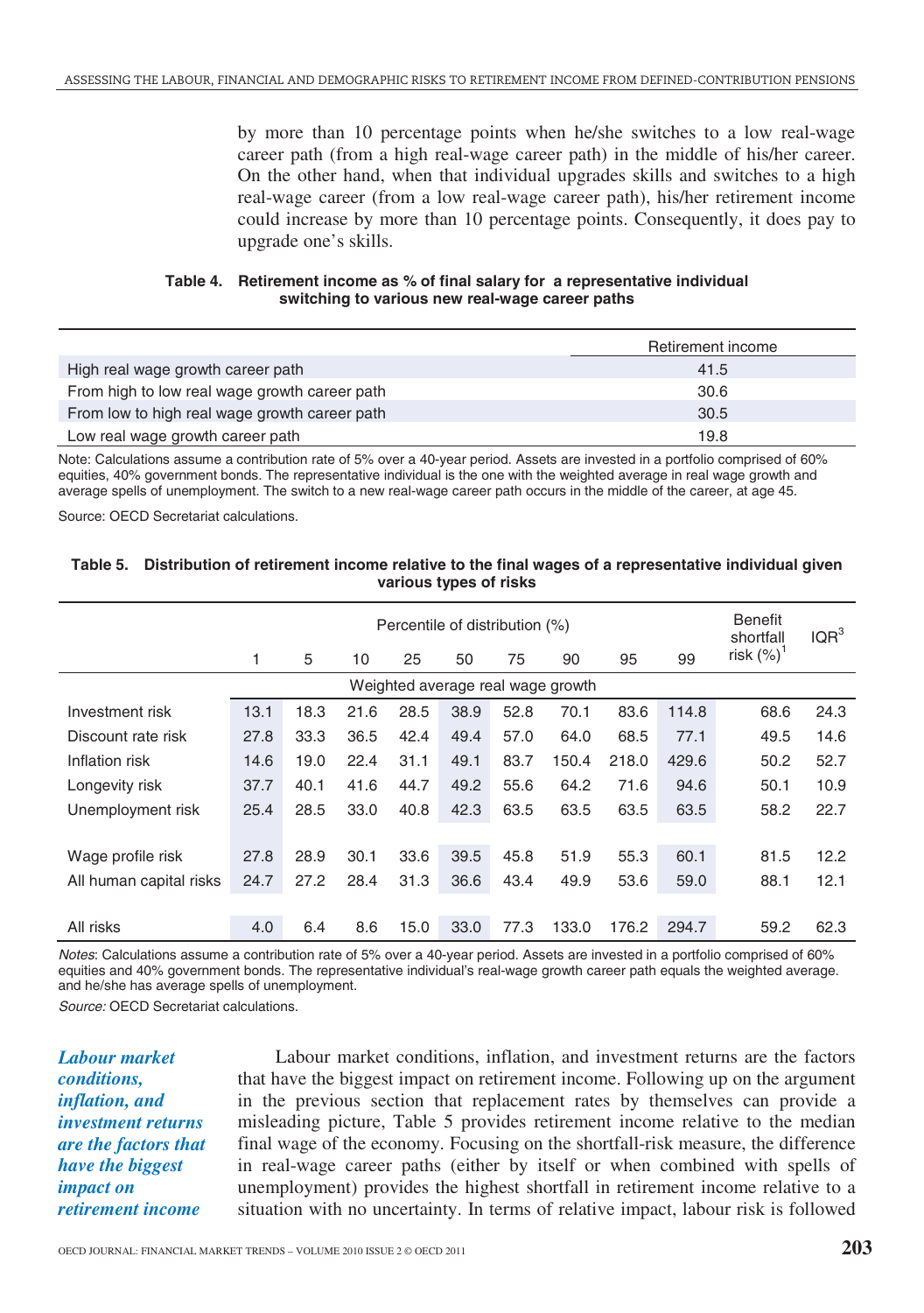by investment risk and unemployment risk. Focusing on worst-case scenarios, such as those in the  $1<sup>st</sup>$  and  $5<sup>th</sup>$  percentiles, the risk of very low retirement income indicates that investment risk, followed by inflation and unemployment, are the main causes for concern. Finally, looking at the volatility around the median, *i.e.* the inter-quartile range, inflation shows the higher volatility.

### *The importance of the timing of unemployment*

*Workers who suffer spells of unemployment earlier rather than later in their careers will experience worse retirement income outcomes* 

Workers who suffer spells of unemployment earlier in their careers will experience worse retirement-income outcomes. Retirement income outcomes are very sensitive to the timing of unemployment spells. The impact is different depending on whether unemployment spells occur at the beginning, the middle or the end of one's career. Interest-rate compounding means that spells of unemployment at the beginning of a career lead to lower accumulation of assets to finance retirement, than when unemployment occurs at the end of one's career, other things being equal. Yet, final wages are instead relatively less-affected when unemployment spells occur early in one's career versus later in the career. Table 6 provides retirement income relative to the median final wage of the economy, assuming that spells of unemployment occur at different periods in a person's career.25 Relative retirement income is lower for individuals who suffer spells of unemployment early in their career (at ages 28 and 29) than for individuals who suffer the same amount of unemployment, but later in their career (at ages 59 and 60). The median relative retirement income of an individual who suffers unemployment early in his/her career is just below 33%, as opposed to 40% for an otherwise comparable individual suffering who is unemployed late in his/her career. Contributions made early during the career benefit from longer investment periods plus the positive effect of compound interest. Also, when unemployed early in his/her career, the individual fails to contribute, thus lowering the amount of assets accumulated for retirement.

| Table 6. Distribution of retirement income relative to final wages of a representative individual, given |
|----------------------------------------------------------------------------------------------------------|
| periods of unemployment at different times in one's career                                               |

|                                     |     | Percentile of distribution (%) |      |      |      |      |       |       |       |            |
|-------------------------------------|-----|--------------------------------|------|------|------|------|-------|-------|-------|------------|
|                                     |     | 5                              | 10   | 25   | 50   | 75   | 90    | 95    | 99    | <b>IQR</b> |
| No spells of unemployment           | 5.5 | 8.2                            | 10.6 | 18.0 | 42.5 | 93.6 | 154.1 | 197.3 | 317.1 | 75.60      |
| Spells of unemployment <sup>1</sup> |     |                                |      |      |      |      |       |       |       |            |
| Early in their career               | 4.5 | 6.9                            | 8.8  | 14.3 | 32.6 | 70.6 | 114.4 | 143.8 | 225.7 | 56.29      |
| In the middle of their career       | 5.0 | 7.6                            | 9.8  | 16.5 | 38.2 | 83.6 | 136.8 | 176.7 | 287.9 | 67.14      |
| At the end of their career          | 5.2 | 7.8                            | 10.1 | 17.2 | 39.9 | 89.6 | 145.6 | 186.7 | 301.3 | 72.42      |

Notes: Calculations assume a contribution rate of 5% over a 40-year period. Assets are invested in a portfolio comprised of 60% equities and 40% government bonds. The representative individual has weighted average real-wage growth and average spells of unemployment.

1. Spells of unemployment occur for two consecutive years at the beginning of a worker's career (ages 28 and 29), in the middle (ages 45 and 46) and close to the end (ages 59 and 60).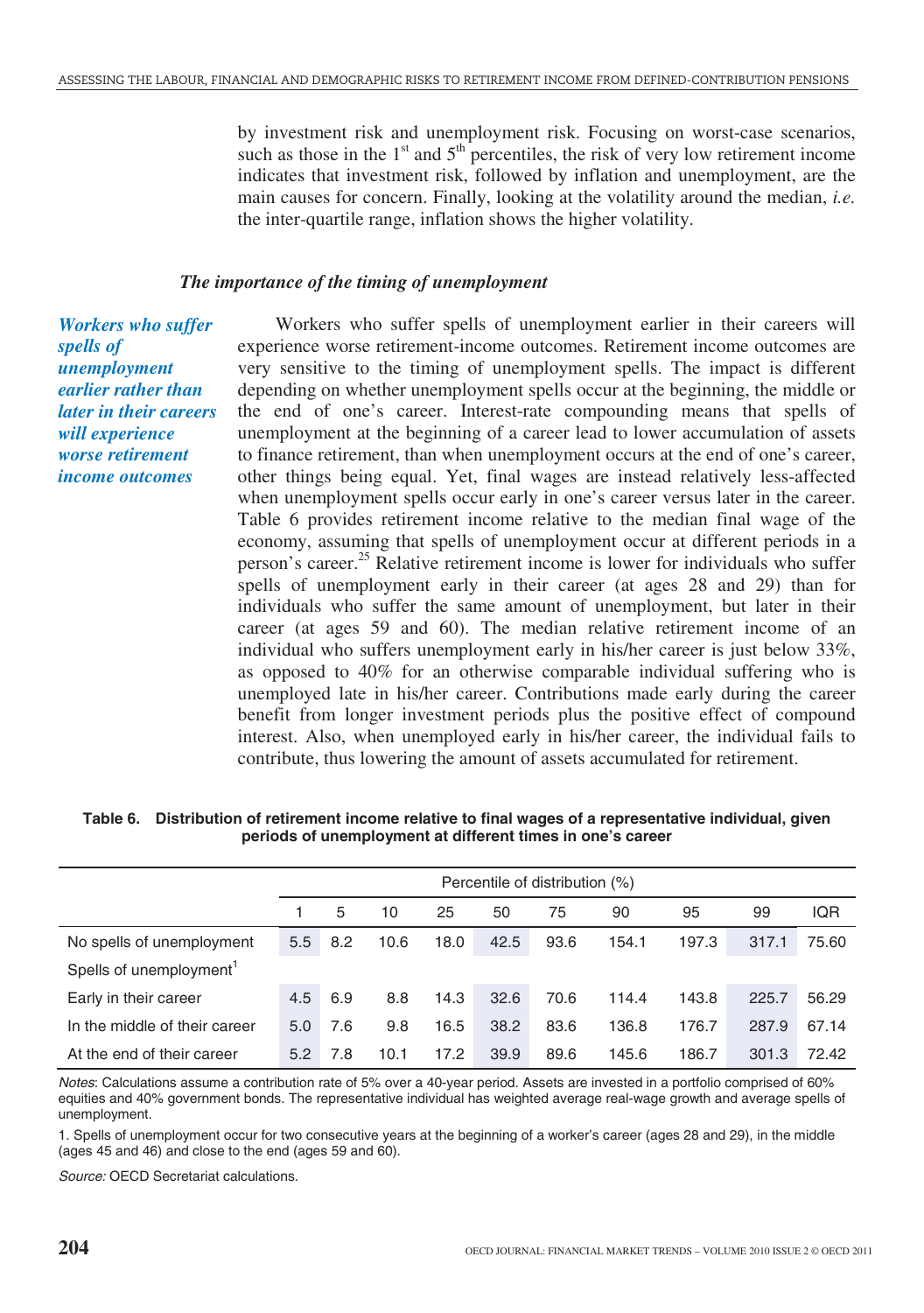*Such periods of unemployment leads to a loss of relative retirement income* 

Periods of unemployment lead to a loss of relative retirement income. Table 6, by comparing row 1 with rows 2 to 4, shows that spells of unemployment lead to a loss of relative retirement income. This loss is higher the earlier in the career that the unemployment occurs. For example, the relative loss of retirement income could be as much as 10 percentage points when comparing a person with an uninterrupted career to one suffering two consecutive spells of unemployment at ages 28 and 29.

*There remain other important questions to be addressed* 

There remain some important questions to be addressed. The analysis so far has examined the impact on retirement income of labour-market risk given uncertain rates of return on investment, discount rates, inflation and life expectancy, and where savings for retirement are invested in a portfolio with a fixed asset allocation during the accumulation period. However, there is a rich literature on asset allocation and pensions (*e.g.*, Hinz *et al*, 2010; Maurer *et al.*, 2009; Viceira, 2008). The literature suggests that life-cycle investment strategies in which the allocation to risky assets depends on the age of the individual may provide welfare gains over fixed-portfolio strategies. This seems to be more the case when labour-market risk is part of the picture.

# **IV. Retirement Income and Life-Cycle Strategies in a World of Uncertainty<sup>26</sup>**

*The impact of labour market, financial market and demographic risk when using lifecycle investment strategies* 

> The analysis considers two types of life-cycle investment strategies. In the first one, the allocation to equities falls linearly with age, from an initially high allocation. The second life-cycle strategy assumes that the allocation to equities remains constant during the first three decades of the accumulation period but falls sharply during the last decade before retirement. The analysis compares the impact of labour-market, financial-market and demographic risk for investment strategies that have the same age-weighted average exposure to equities (Box 2).

invested in risky assets (*e.g.*, equities) declines as the individual ages.

This section assesses the impact of labour market, financial market and demographic risk when using life-cycle investment strategies. The analysis so far has looked at the impact of labour market, financial market and demographic risk assuming that assets are allocated 60% to equities and 40% to bonds (in fixed proportion) throughout the accumulation period. This section relaxes this assumption and introduces life-cycle strategies whereby the proportion of assets

*Life-cycle investment strategies can have a positive impact on retirement income in a world of uncertainty* 

Life-cycle investment strategies can have a positive impact on retirement income in a world of uncertainty. Table 7 shows the percentage of cases in which retirement income is higher when using life-cycle strategies compared to relying on fixed-portfolio strategies, given the same age-weighted average equity exposure and assuming a negative shock to equity markets during three different periods just before retirement. Specifically, the table compares two life-cycle investment strategies with fixed-portfolios that have the same exposure to equities when the shock to equity markets occurs (respectively, in the final year before retirement, two years before retirement, and within five years of retirement). The first life-cycle strategy calls for equity exposure to decline linearly with age (linear decrease). The second life-cycle strategy assumes constant equity exposure during the first three decades of the accumulation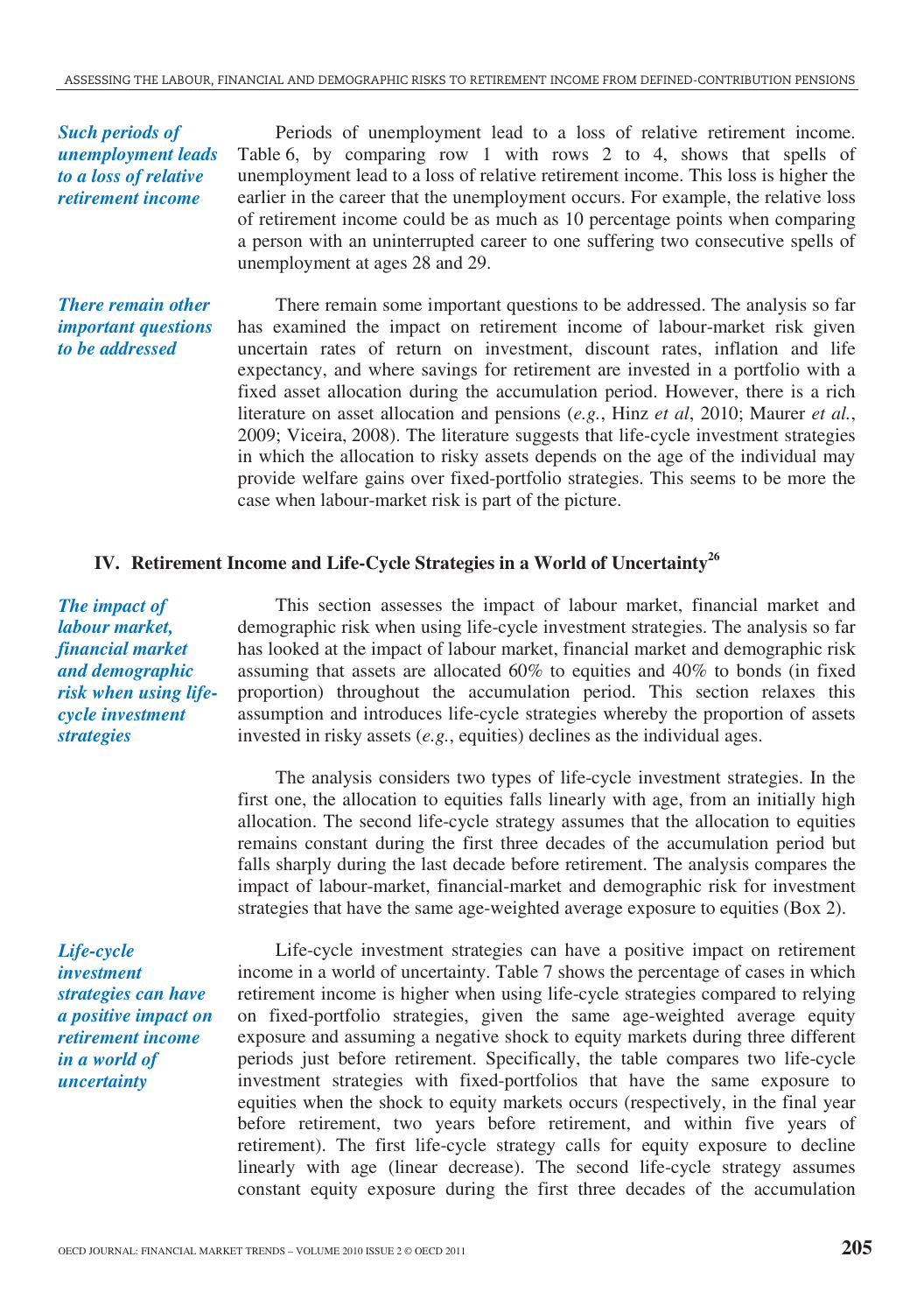period, but calls for equity exposure to fall sharply in the last decade before retirement (sharp decrease). Table 7 also presents two different age-weighted average-equity exposures,  $44\%$  and  $60\%$ .<sup>27</sup>

#### **Box 2. Investment strategies with the same average exposure to risky assets**

To assess the impact of a change in investment strategies on retirement income, it is necessary to compare strategies that have the same average exposure to risky assets over the accumulation period. There are alternative approaches to assess whether different investment strategies have the same average exposure to risky assets (or equities) over the accumulation period. One straightforward approach is to calculate the simple average of the percentage of equities in the portfolio over the accumulation period -- the time-weighted average. However, as this measure gives the same weight for each year during the accumulation period, it fails to take into account the impact of portfolio size. As the size of the portfolio increases over the accumulation period, later years should be given a higher weight than earlier years, as the amount of assets at risk is rising. Obviously, one way of accounting for this portfolio-size effect is to take the amount of assets accumulated in each period and weight the equity exposure by the amount of assets accumulated (portfolio-weighted average). Unfortunately, this amount is random, and thus is only known a posteriori. However, in order to assess the likely impact of different investment strategies on retirement income risks, the investment strategies compared need to be selected in advance, a priori.

The analysis herein considers investment strategies with the same age-weighted exposure to equities. One approach, which takes into account the portfolio-size effect but does not require advance knowledge of the actual amount of assets accumulated in each period, is to weight the exposure to equities in each year by the age of the individual. In this way, equity exposures at later ages get a higher weight, replicating the effect of higher assets accumulated as individuals near retirement. The table below compares the different approaches discussed so far in order to calculate the average equity exposure for alternative investment strategies.<sup>28</sup> When using the time-weighted approach, the table below shows that a linear-decrease, life-cycle strategy starting with 100% invested in equities seems to have a higher average equity exposure than a fixed-portfolio strategy with 44% invested in equities; however, these two strategies have equal average-equity exposures when using the age-weighted approach. When considering the portfolio-weighted approach,<sup>29</sup> it appears that the linear-decrease strategy has a lower average-equity exposure than the fixed portfolio with 44% invested in equities; this result underscores the importance of the portfolio-size effect.<sup>30</sup> The remainder of this section focuses on the ageweighted approach.

|                                 | Fixed<br>portfolio | Linear<br>decrease | <b>Steep</b><br>decrease | Fixed<br>portfolio | <b>Steep</b><br>decrease |
|---------------------------------|--------------------|--------------------|--------------------------|--------------------|--------------------------|
| Initial equity exposure         | 44                 | 100                | 52                       | 60                 | 71                       |
| Average equity exposure         |                    |                    |                          |                    |                          |
| Time-weighted                   | 44                 | 51                 | 46                       | 60                 | 63                       |
| Age-weighted                    | 44                 | 44                 | 44                       | 60                 | 60                       |
| Portfolio-weighted <sup>1</sup> | 44                 | 30                 | 39                       | 60                 | 53                       |

#### **Comparison of averaging methods used to calculate equity exposure**

Notes:

1. The portfolio-weighted average has been calculated by assuming 2% productivity, 2% inflation, 5% contribution rate, and 6% return.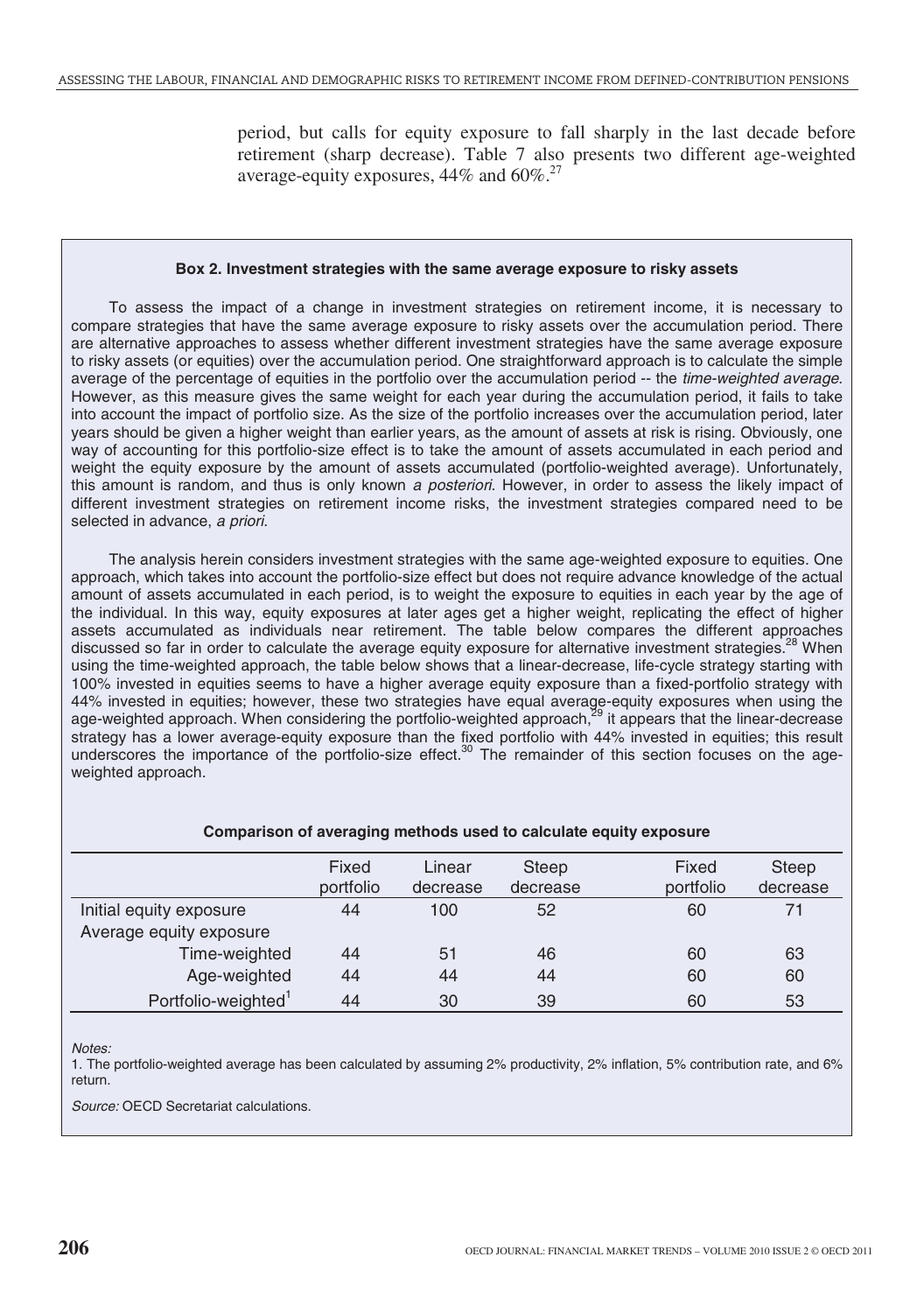*Life-cycle investment strategies provide higher replacement rates than fixed portfolios* 

Finally, Table 7 presents estimates for the probability that life-cycle strategies provide higher retirement income than fixed portfolios (given the same age-weighted equity exposure) for different real-wage growth career paths and for people with uninterrupted working lives, as compared to people who suffer spells of unemployment. Looking at each row in Table 7 separately, it is clear that:

(1) Life-cycle strategies may provide higher replacement rates than fixed portfolios with the same age-weighted equity exposure; and

(2) Among the life-cycle strategies, the one with a sharp decrease in equities in the last decade just before retirement performs best, at least when the shock occurs within one or two years before retirement.

Negative shocks to equity markets in the last year or two before retirement are frequent enough that people could experience them with a 15% or  $26\%$  likelihood, respectively.<sup>31</sup> In addition, comparing the results across rows in the table, one can examine the impact of labour market risk in more detail.

The positive impact of life-cycle strategies is enhanced in the case of individuals who suffer spells of unemployment and who also have flat realwage growth career paths. Comparing rows 2 to 4 (in Table 7) indicates that: independent of the period in which the shock to equities occurs and independent of the average age-weighted equity exposure, the probability that life-cycle strategies provide higher retirement income than fixed portfolios is greater for individuals who have a flat real-wage growth career path. Moreover, comparing rows 2 and 5, one sees that this estimated probability is also higher for people who suffer spells of unemployment.

The positive impact of life-cycle strategies dwindles as shocks to equity markets occur further from retirement age. Comparing panels 1 to 3 in Table 7 allows for an assessment of the likelihood that life-cycle strategies provide higher retirement income than fixed-portfolio strategies when a negative shock to equity markets (of 10% or more) occurs just before retirement, within two years, or within five years of retirement.<sup>32</sup> Indeed, Table 7 shows that this probability is lower as shocks to equity markets occur further from retirement age. Moreover, when negative shocks to equity markets occur at some point in the five years before retirement, life-cycle strategies start to lose their attractiveness in addressing the impact of negative shocks to equity markets. For example, if the negative shock were to happen at age 60, people with a fixed portfolio could have an opportunity to recover should returns to equities become positive in the remaining four years before retirement; with a life-cycle strategy, the automatic reduction in equity exposure reduces the chances for recovery.

*This positive impact is enhanced in the case of individuals who suffer unemployment and have flat real-wage growth career paths* 

*The positive impact of life-cycle strategies dwindles when shocks to equity markets occur further away from retirement age*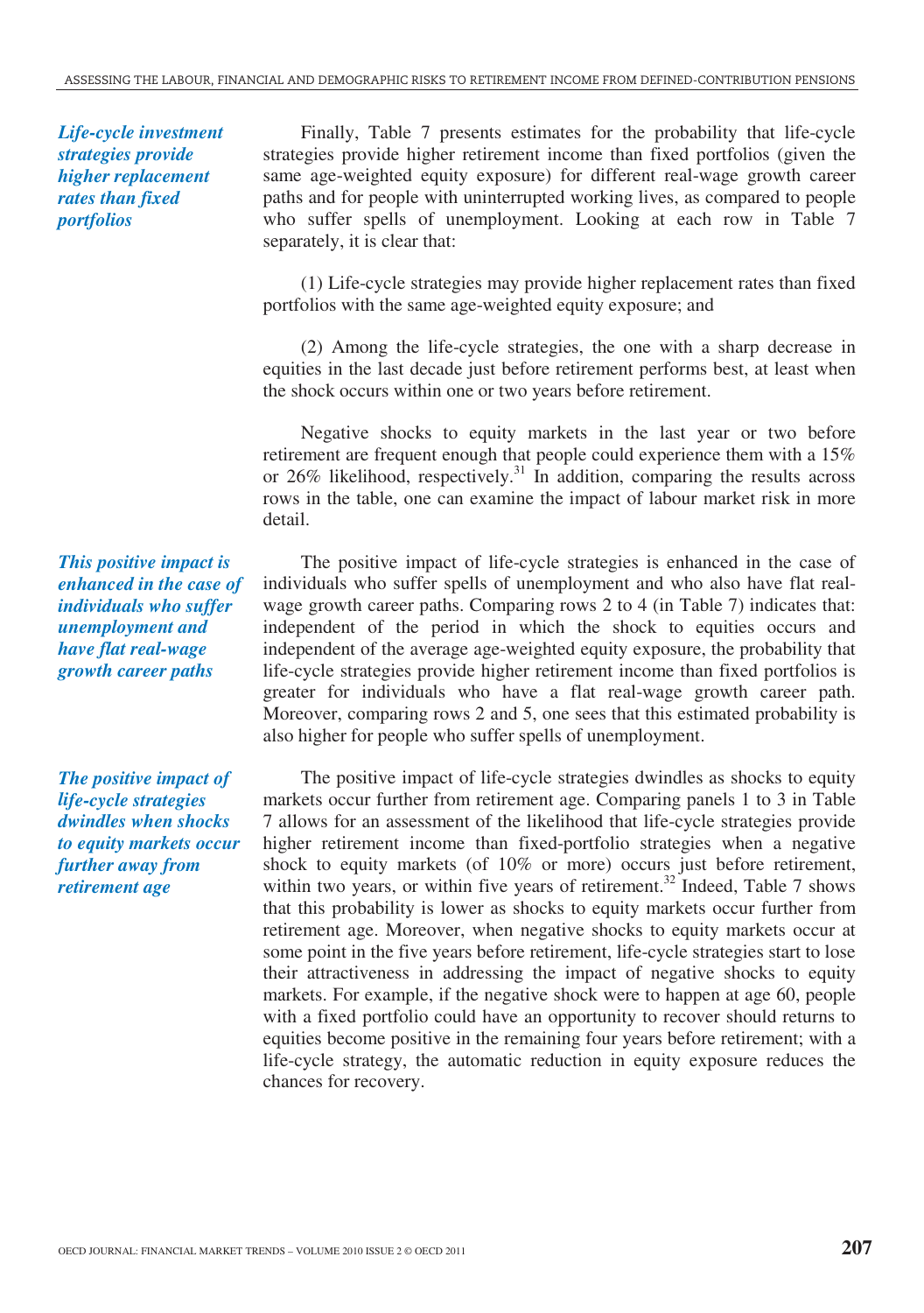*A higher initial exposure to equities increases the likelihood that life-cycle strategies will provide higher retirement income relative to fixedportfolio strategies* 

With life-cycle strategies, an increase in initial equity exposure increases the likelihood of providing higher retirement income relative to fixedportfolio strategies, given the same average-equity exposure. We can examine the impact of higher initial-equity exposures in life-cycle strategies by comparing the columns in Table 7 that show 44% average age-weighted exposure to equities with those that show 60% exposure. For instance, let us compare the columns in the first panel of Table 7 (when the shock to equity markets occurs in the final year before retirement): when the average equity exposure is 60%, rather than 44%, there is an increase in the percentage of cases in which retirement income from a life-cycle strategy (with a sharp decrease in equity exposure after age 55) is higher than from a fixed portfolio; and these results are independent of labour-market risk (for example, see 77% as opposed to 75%, in the last row). This result may arise from the fact that higher average-equity exposure may lead to higher accumulated assets just before retirement; therefore, if the investment strategy fails to reduce the exposure to equities just before retirement, the impact of a negative shock in the equity markets is also higher.

| Table 7. | Estimated probability that pension benefits based on various life-cycle strategies will be higher |
|----------|---------------------------------------------------------------------------------------------------|
|          | than those based on a fixed-portfolio strategy (assuming negative shocks to the stock market')    |

|                                    |                        | Shock within the last year |       |        |       |       | Shock within the last 2 years Shock within the last 5 years |       |                                                                                           |
|------------------------------------|------------------------|----------------------------|-------|--------|-------|-------|-------------------------------------------------------------|-------|-------------------------------------------------------------------------------------------|
| Average exposure to<br>equity $^2$ | 44%                    |                            | 60%   |        | 44%   | 60%   | 44%                                                         |       | 60%                                                                                       |
|                                    | Linear                 | Sharp                      | Sharp | Linear | Sharp | Sharp | Linear                                                      | Sharp | Sharp<br>decrease decrease decrease decrease decrease decrease decrease decrease decrease |
|                                    | No human capital risk  |                            |       |        |       |       |                                                             |       |                                                                                           |
| Fixed real wage growth             | 48.1                   | 76.1                       | 77.6  | 44.3   | 67.4  | 69.0  | 31.4                                                        | 51.0  | 52.6                                                                                      |
|                                    | <b>Full career</b>     |                            |       |        |       |       |                                                             |       |                                                                                           |
| High real wage growth              | 41.1                   | 74.4                       | 75.8  | 38.0   | 65.5  | 67.0  | 26.5                                                        | 48.7  | 50.4                                                                                      |
| Medium real wage growth            | 48.5                   | 77.8                       | 78.8  | 45.0   | 69.2  | 70.3  | 31.9                                                        | 52.8  | 54.4                                                                                      |
| Low real wage growth               | 55.6                   | 80.9                       | 81.6  | 51.6   | 72.0  | 72.8  | 37.0                                                        | 56.0  | 57.4                                                                                      |
|                                    | Spells of unemployment |                            |       |        |       |       |                                                             |       |                                                                                           |
| High real wage growth              | 42.5                   | 75.4                       | 77.0  | 39.3   | 66.5  | 68.0  | 27.3                                                        | 49.8  | 51.5                                                                                      |

Notes: Calculations assume a contribution rate of 5% over a 40-year period.

1. The negative shock to equity markets is defined as an annual fall in the return to equities of 10% or more in the year just before retirement, in any of the two years before retirement, or in any of the five years before retirement.

2. Life-cycle portfolios are designed such that the age-weighted average exposure to equities during the accumulation period is equal to that of the fixed-portfolio exposure to equity. We consider two different average exposures to equities: 44% and 60%. In the first case, the fixed portfolio has 44% invested in equities and 56% in government bonds, while the linear decrease starts with 100% allocated in equities, and the steep decrease starts with an equity allocation of 52% which is kept constant until the age of 55, decreasing linearly to zero from there. In the second case, the fixed portfolio has 60% invested in equities and 40% in government bonds, while the steep decrease starts with an equity allocation of 71% that it is kept constant until the age of 55.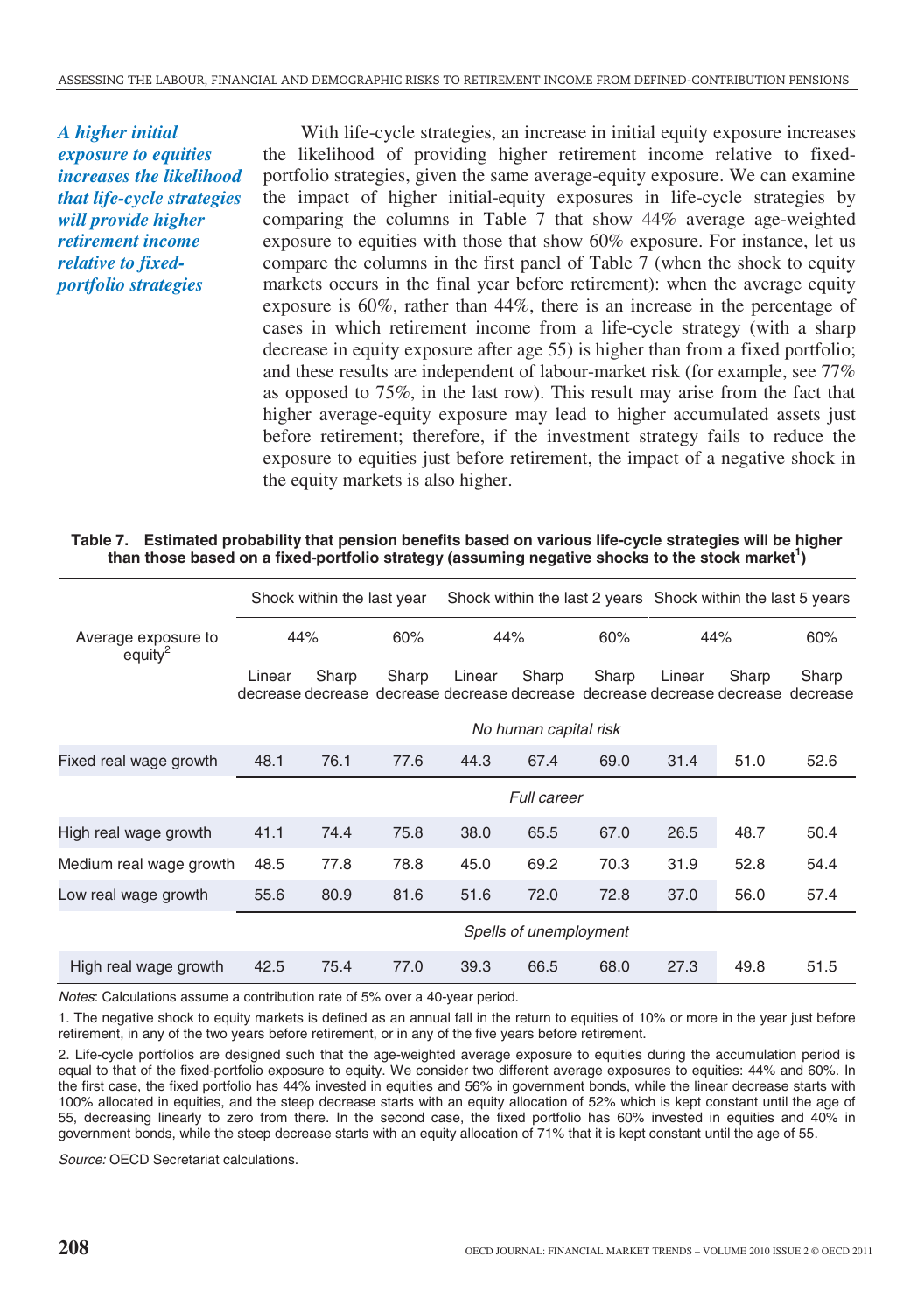*The length of the contribution period reinforces the positive impact of life-cycle investment strategies* 

Finally, the length of the contribution period reinforces the positive impact of relatively straightforward life-cycle strategies. Table 8 shows the likelihood that retirement income will be higher with life-cycle strategies than with a fixed portfolio of equal average-equity exposure, for different contribution periods (20 and 40 years).<sup>33</sup> The table indicates that the shorter the contribution period, the more likely that replacement rates will be higher using a life-cycle strategy than a fixed-portfolio. Longer investment periods allow for losses in some years to be offset by gains in other years. Moreover, historically there have been more years with positive returns to equity than negative returns; the mean for the distribution of returns from equity investment has been positive -- the longer the investment period, the higher the likelihood of having positive accumulated returns from equities.

#### **Table 8. Estimated probability that pension benefits based on various life-cycle strategies will be higher than those based on a fixed-portfolio strategy for two different contribution periods**  (assuming a negative shock to the stock market<sup>1</sup>)

|                                          | Entire random sample<br>$(10,000 \text{ obs})$ |          |  | Negative stock market<br>shock $(15%)^1$ |          |  |
|------------------------------------------|------------------------------------------------|----------|--|------------------------------------------|----------|--|
|                                          | Contribution period                            |          |  | Contribution period                      |          |  |
|                                          | 20 years                                       | 40 years |  | 20 years                                 | 40 years |  |
| Life-cycle investment strategies         |                                                |          |  |                                          |          |  |
| Linear decrease with age <sup>2</sup>    | 28.6                                           | 24.1     |  | 67.0                                     | 48.1     |  |
| Sharp decrease after age 55 <sup>3</sup> | 34.7                                           | 35.2     |  | 77.9                                     | 76.1     |  |

Notes: Calculations assume a contribution rate of 5% over a 20- and a 40-year period. Life cycle portfolios are designed such that the average exposure to equities during the accumulation period (20 or 40 years) is equal to the fixed-portfolio average exposure to equities (44%). (1) The negative shock to the stock market is defined as an annual fall in equity markets of 10% or more in the year just before retirement. (2) The initial allocation is 100% to equities if 40 years, or 95% if 20 years of contribution. The allocation to equities falls inversely with age to equal 100% in bonds at the time of retirement. (3) The initial allocation of 52% or 60% to equities (depending on contributing for 40 or 20 years, respectively), is kept constant during the most of the accumulation period and decreases to zero only in the last 10 years before retirement.

Source: OECD Secretariat calculations.

#### **V. Retirement Income in a World of Uncertainty under Different Macroeconomic Scenarios**

*This section examines the impact on retirement income of deflation and stagflation, which cause returns on equities and unemployment to worsen* 

This section examines the impact on retirement income of deflation or stagflation, as returns on equities and unemployment worsen. The discussion in this section is split between a scenario with low inflation and low growth (*deflation*), and another one with high inflation and low growth (*stagflation*). This section assesses the impact on retirement income derived from DC pension plans in a world of uncertainty, under these two scenarios. The starting assumption is that employment and wages are uncertain, as are returns on investment, inflation, discount rates and life expectancy. However, if the economy moves into deflation or stagflation, some aspect of uncertainty actually is reduced. That is, as the growth of the economy slows in both scenarios, the chances that an individual will suffer unemployment are much higher than assumed in the previous sections of this report. In addition, average return on equities also becomes lower under both scenarios. Finally, the analysis covers a 40-year accumulation period, but the duration of deflation or stagflation episodes is assumed to be no more than a decade.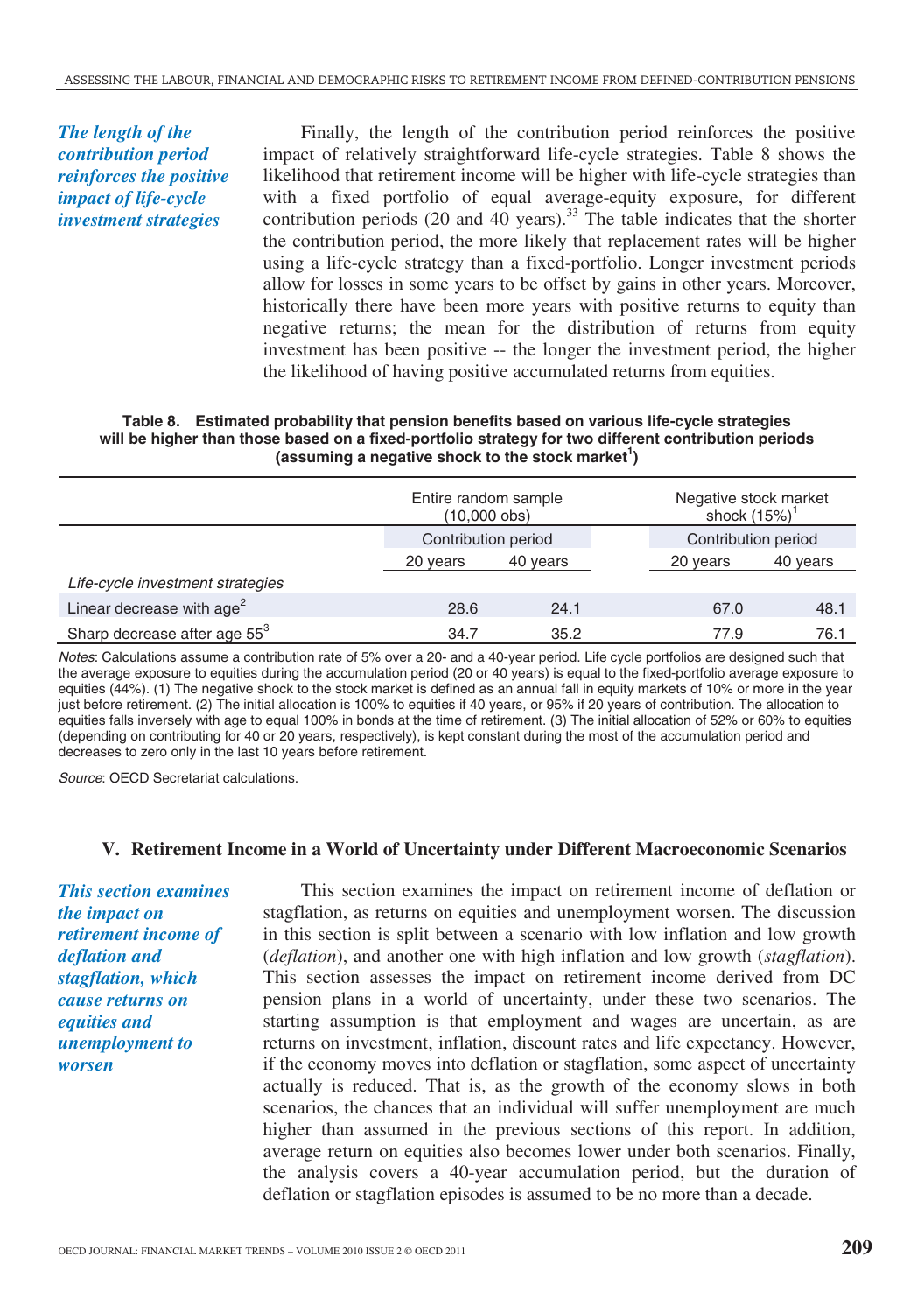*Deflation and stagflation have a strong impact on the adequacy of retirement income* 

*The impact on retirement income of a decade of stagflation is higher than the impact of a decade of deflation* 

Deflation and stagflation have a strong impact on the adequacy of retirement income in a world of uncertainty. Table 9 shows median accumulated assets, median retirement income, and median replacement rates for each scenario. The impact of each scenario depends on whether stagflation or deflation occurs during the first decade of entry into the labour market (age 25 to 34), during the middle decade of the career (age 40 to 49), or during the last decade before retirement (age 55 to 64). A comparison of the data across rows shows that nominal retirement income, and the nominal value of assets accumulated, are both higher under stagflation than under the other two scenarios. Yet, this result reflects a type of monetary illusion, as inflation is much higher given a scenario of stagflation. Therefore, the replacement rate may provide a more accurate picture in this case. Focusing on the replacement rate, both deflation and stagflation lead to lower replacement rates.

But the impact on retirement income of a decade of stagflation is higher than the impact of a decade of deflation. Looking again at median replacement rates across the rows, suggests that replacement rates fall further with stagflation than with deflation, independently of whether these scenarios occur early, in the middle, or at the end of one's career. Higher unemployment and lower returns to equities, which characterise both scenarios, explain the fall in median replacement rates. However, the high inflation scenario has a higher negative impact on relative retirement income because high inflation has a proportionately higher impact on final wages than on assets accumulated.

*The impact of either deflation or stagflation is worse when they occur at the end of someone's career* 

Moreover, the impact of either deflation or stagflation is worse when they occur at the end of someone's career. A comparison of the three panels in Table 9 shows the impact of deflation or stagflation when they occur early, in the middle or late in an individual's career. When deflation or stagflation episodes occur early in an individual's career, median replacement rates can be 4 to 7 percentage points lower, respectively, than in the absence of such episodes. When deflation or stagflation occurs in the middle of one's career, replacement rates fall 8 to 17 percentage points, and as much as 9 to 22 percentage points when either scenario occurs in the last decade before retirement.

#### **Table 9. The impact of different macroeconomic scenarios on retirement assets and income (with deflation or stagflation occurring at different periods prior to retirement)**

|                                  | Early in their career |         | Middle of their career |            |         | End career |            |         |         |
|----------------------------------|-----------------------|---------|------------------------|------------|---------|------------|------------|---------|---------|
|                                  | Assets                | Retire- | Replace                | Assets     | Retire- | Replace    | Assets     | Retire- | Replace |
|                                  | accumu-               | ment    | -ment                  | accumu-    | ment    | -ment      | accumu-    | ment    | -ment   |
|                                  | lated                 | income  | Rate                   | lated      | income  | Rate       | lated      | income  | Rate    |
| Full<br>uncertainty <sup>1</sup> | 2 4 0 1 .1            | 174.6   | 36.3                   | 2 4 0 1 .1 | 174.6   | 36.3       | 2 4 0 1 .1 | 174.6   | 36.3    |
| Deflation                        | 1428.4                | 103.9   | 32.5                   | 1 351.7    | 97.0    | 28.7       | 1 260.3    | 97.6    | 27.7    |
| Stagflation                      | 2844.2                | 205.2   | 29.6                   | 990.9      | 143.7   | 19.2       | 356.7      | 104.0   | 14.2    |

Notes: Calculations assume a contribution rate of 5% over a 40-year period. Assets are invested in a portfolio comprised of 60% equities and 40% government bonds. (1) This corresponds to the results presented in Table 2 above.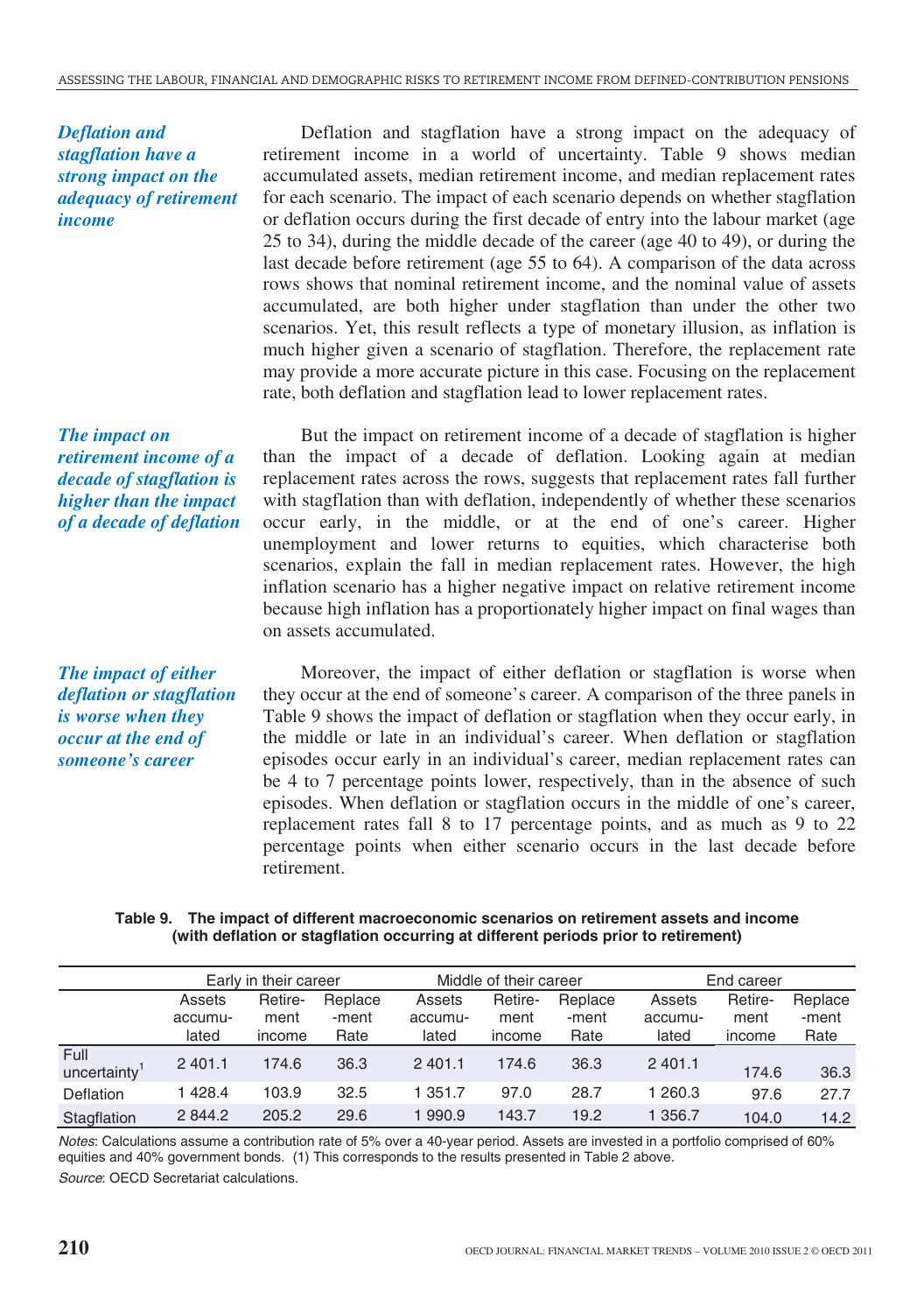*Policy should focus on individuals close to retirement if deflation or stagflation were likely to occur* 

Therefore, policy should focus on individuals close to retirement, if some of these negative economic scenarios were to occur. Earlier in this article, the results of the analysis supported the conclusion that employment policies should be concerned about the employment prospects of younger workers. The rationale is that unemployment spells early in an individual's career will result in a higher drop in retirement income than if unemployment were to occur later in the career, owing to the effects of compounded interest.

In this section, however, the analysis suggests instead that policy should focus on older workers, if either deflation or high inflation were to set in coupled with stagnant growth. Both scenarios would tend to increase unemployment, which again calls for employment policies that focus on younger workers. However, inasmuch as either scenario will also reduce the return on equities, the impact on unemployment is overshadowed by the portfolio-size effect (assets accumulated are higher the closer one is to retirement), suggesting that policy needs to focus on older workers as well.

*The main policy recommendation for attenuating the impact of both deflation and stagflation would be to use life-cycle investment strategies as a default* 

The main policy recommendation for attenuating the impact of either deflation or stagflation is to use life-cycle investment strategies as a default. Implementing life-cycle strategies partially offsets the impact of deflation and stagflation, and the most effective life-cycle strategies maintain a high exposure to equities during the first decades of the accumulation period and reduce this sharply the decade just before retirement. Indeed, Table 10 below confirms this, in particular if the individual were to suffer deflation or stagflation in the decade before retirement, which is when his/her exposure to equities would be reduced. The last column of Table 10 shows that the lifecycle strategy would result in higher replacement rates than a fixed-portfolio strategy with the same age-weighted average equity exposure, in the case of deflation (33% against 28%), and of stagflation (17% against 14%).

|                  |                 | Early in their career | Middle of their career | End career |
|------------------|-----------------|-----------------------|------------------------|------------|
| <b>Deflation</b> |                 |                       |                        |            |
|                  | Fixed portfolio | 32.5                  | 28.7                   | 27.7       |
|                  | Life cycle      | 30.1                  | 25.6                   | 33.1       |
| Stagflation      |                 |                       |                        |            |
|                  | Fixed portfolio | 29.6                  | 19.2                   | 14.2       |
|                  | Life cycle      | 27.5                  | 16.9                   | 16.8       |

#### **Table 10. Replacement rates for fixed vs. life-cycle investment strategies under different economic scenarios (deflation and stagflation)**

Notes: Calculations are based on a life-cycle strategy with 71% allocation to equities during the first three decades, falling sharply to 0% in the last decade before retirement, and a fixed-portfolio with 60% allocated to equities and 40% to government bonds. Both investment strategies have the same age-weighted average equity exposure (see box 2).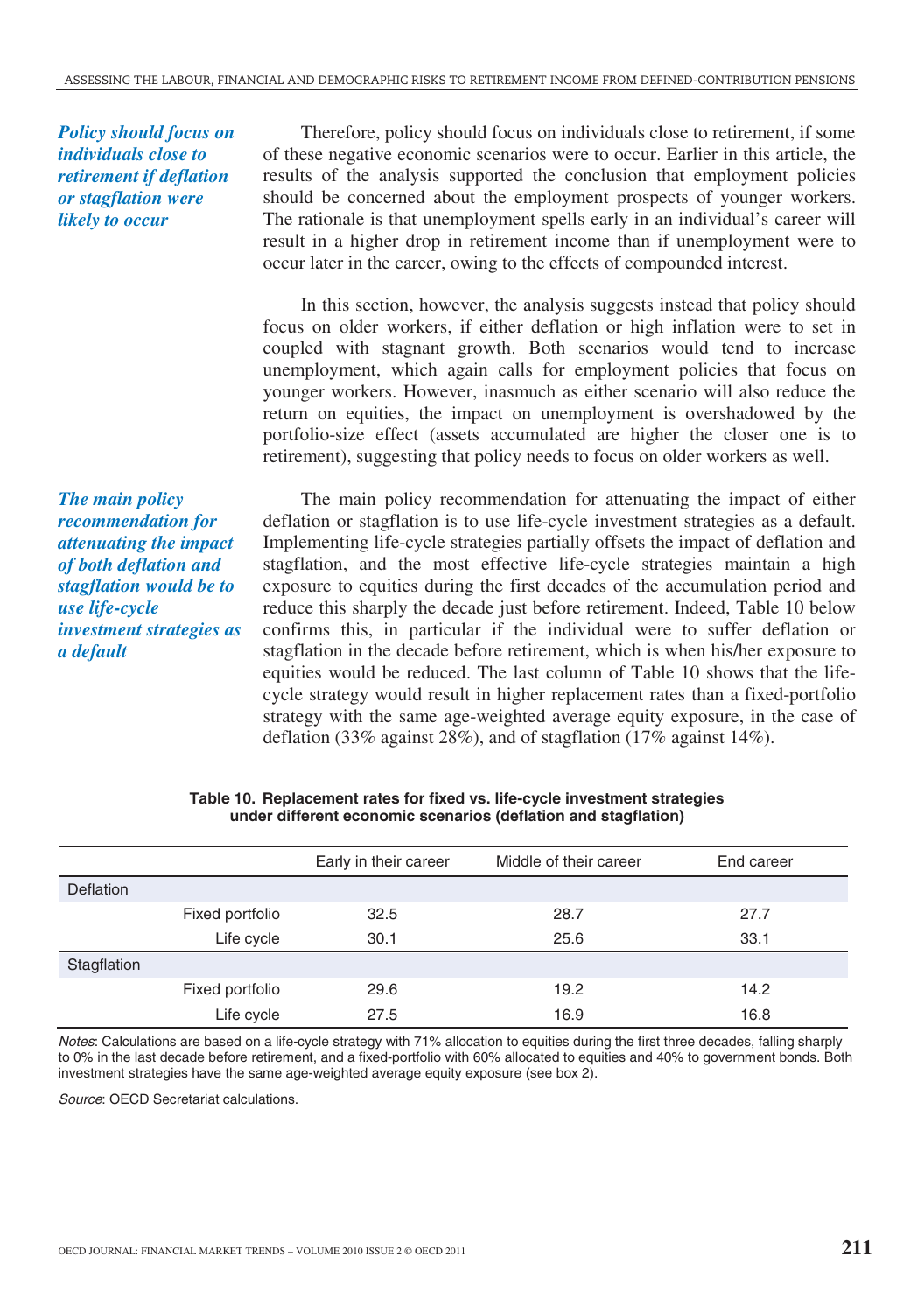# **VI. Main Conclusions and Policy Recommendations**

*This article has assessed the impact of labour, financial and demographic risks on retirement income with the help of a stochastic model* 

*Findings: the impact of these risks is far from negligible. Moreover, life-cycle strategies help attenuate the risk of sharp falls in retirement income when a negative shock occurs just before retirement.* 

This article has examined the impact of uncertainty on retirement income from DC pension plans -- uncertainty about employment and real-wage growth during one's career, as well as uncertainty about returns on investment, inflation, interest rates and life expectancy. To assess this, the article has modelled the probability of experiencing spells of unemployment and the probability of having different real-wage career paths, based on labour market data from OECD countries. This article has also modelled uncertainty about investment returns, inflation, interest rate, and life expectancy through stochastic processes using historical data since 1900. Moreover, the model has included positive correlations between economic conditions, employment prospects, and returns in the equity markets, as well as between inflation and government bond yields. As a result of 10 000 Monte Carlo simulations for each of those risks, the model provided probability distributions of pension assets accumulated, retirement income, and replacement rates. These distributions have permitted an assessment of the role of labour-market, financial-market and demographic risk, examining their interaction with different investment strategies, and determining the impact of both deflation and stagflation in a context of low growth.

The main conclusions reached through this analysis can be summarised as follows:

- The impact of uncertainty on retirement income is quite large. The uncertainty stems from these risk factors: employment conditions and real-wage career paths, as well as uncertainty about investment returns, inflation, discount rates, and life expectancy. The benefitshortfall risk between a situation of certainty and one of uncertainty is well above 50%. That is, there is close to a 60% probability that replacement rates in a world of uncertainty will be below the replacement rates given no uncertainty. Moreover, replacement rates are not highly concentrated around the replacement rate that results from conditions with no uncertainty. Furthermore, replacement rates for worst-case situations, which occur with only a 1% or 5% probability, are extremely low. Finally, the dispersion of replacement rates around the median replacement rate is relatively high.
- When assessing the impact of labour-market risk, there is a need to complement the replacement rate with a standard measure, based on the total amount of retirement income an individual is entitled to receive. Use of the replacement rate alone can give misleading signals. For example, individuals who suffer spells of unemployment may wind up with higher replacement rates than those with uninterrupted earnings streams, despite having lower absolute retirement income. The same can happen when individuals switch to different real-wage career paths.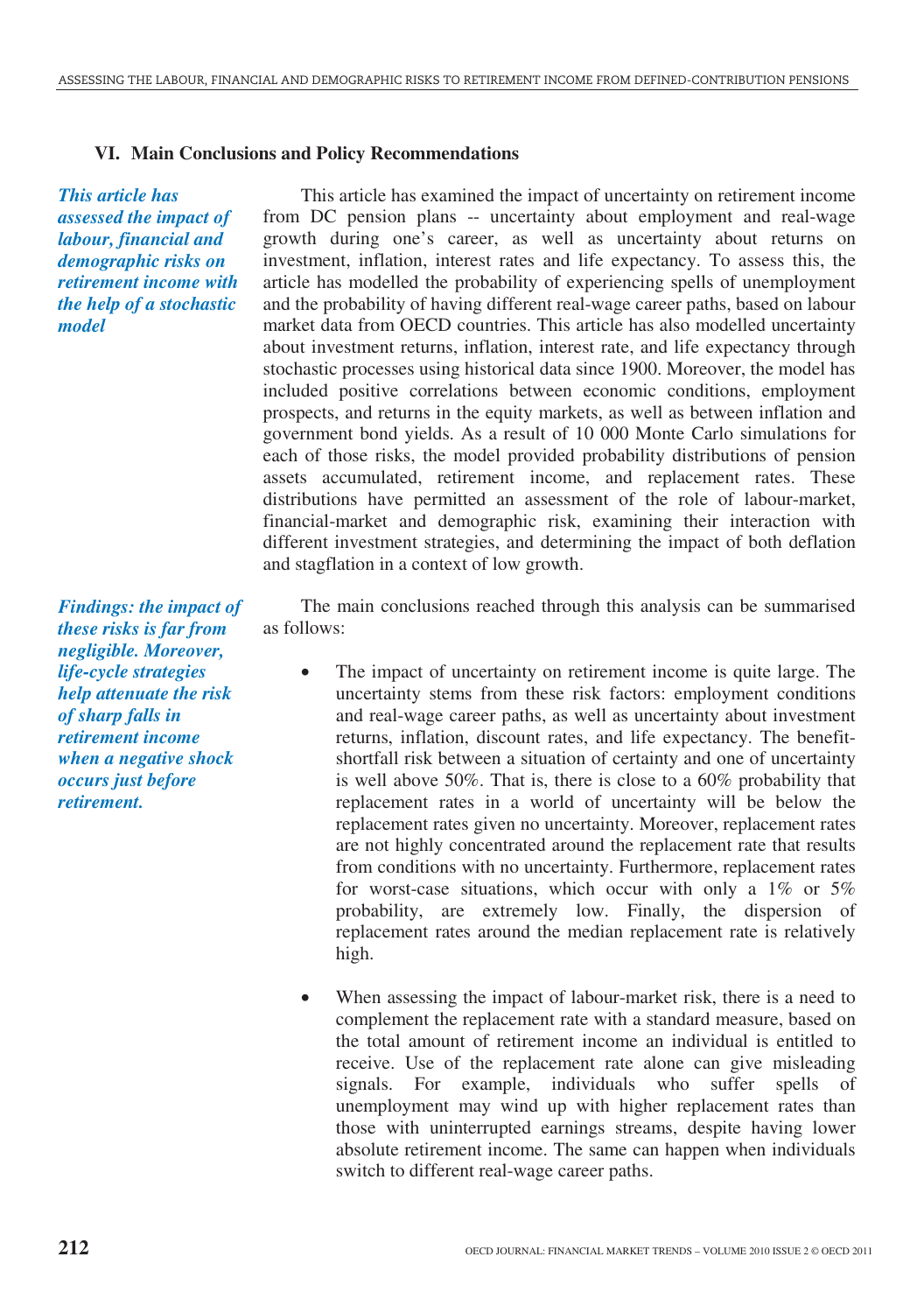- The examination of the relative impact of each of the risks considered shows that labour-market risk (either regarding employment prospects or real-wage growth career paths), as well financial-market risk (uncertainty about returns on investment and inflation) have the largest impact on the adequacy of retirement income.
- The timing at which unemployment occurs in one's career affects retirement income. Those who suffer unemployment earlier in their careers will have lower retirement income than those who endure it at the end of their careers.
- It is unclear whether a fixed-portfolio or relatively straightforward life-cycle strategies perform better in terms of the probability distribution of replacement rates.
- Yet, regulators and policy makers should seriously consider implementing life-cycle strategies, at least as defaults. Life-cycle investment strategies have a positive impact on retirement income from DC pension plans when a negative shock to equity markets happens just before retirement (as occurred in 2008). In these same conditions, life-cycle strategies also provide higher replacement rates than fixed-portfolio strategies. Most effective are life-cycle strategies with constant exposure to equities during most of the accumulation period, but which reduce this exposure to zero during the last 10 years before retirement. This is due to the *portfolio-size effect*: the biggest impact of negative-market outcomes occurs at the end of the accumulation period because this is when accumulated balances are at their highest level.
- The length of the contribution period also matters when the main concern is replacement rates for people close to retirement should a negative shock to the stock market occur. The positive impact of life-cycle strategies on replacement rates for people close to retirement when a negative stock-market shock occurs is higher for shorter contribution periods than for longer contribution and accumulation periods.
- Additionally, for individuals who suffer spells of unemployment and/or flat real-wage career paths, default life-cycle strategies are particularly beneficial in attenuating the drop in retirement income that would result from a negative shock to equity markets just before retirement.
- The impact of stagflation or deflation is worse for people in the final stages of their careers than for people who are just beginning to work. The implementation of life-cycle investment strategies does help to attenuate the impact of both deflation and stagflation.
- Examining the timing of unemployment suggests that employment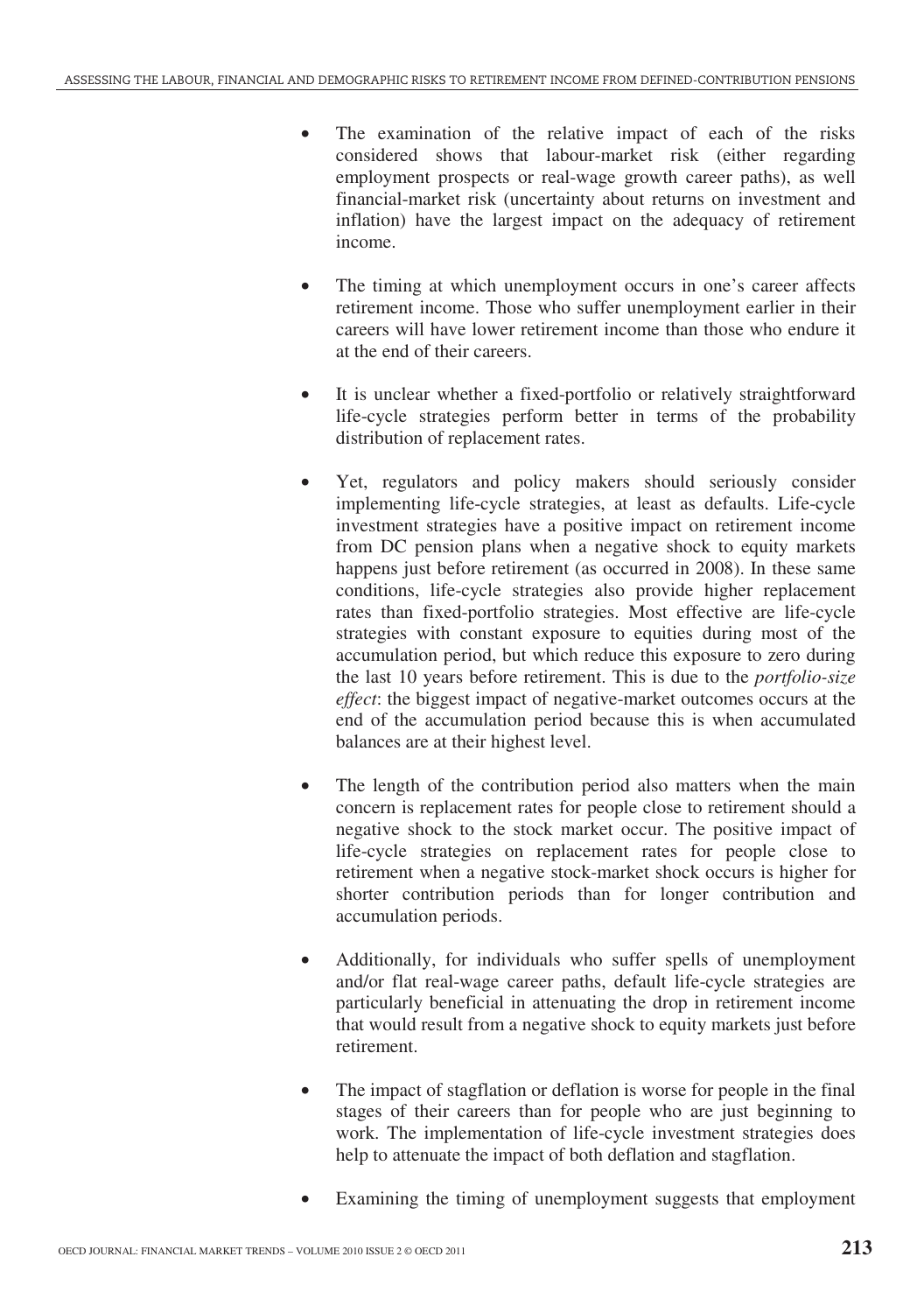policies may need to concentrate on younger workers, as unemployment early in a career has the largest impact on retirement income. However, if either deflation or stagflation were to occur, policy may need to be concerned about older workers as well, because the portfolio-size effect and low investment returns in both of these scenarios overcome the impact of higher unemployment. Consequently, policies should focus on all age groups as their retirement income is at risk, although for different reasons. Again, implementing default life-cycle investment strategies would help to attenuate the impact of uncertainty on retirement income.

• To conclude, in order to protect and ensure adequate replacement rates from DC pension plans in a world of uncertainty, policy recommendations need to focus primarily on the amount of contributions and the length of the contribution period. Life-cycle investment strategies address the problem of lower replacement rates for people close to retirement when a negative stock market shock occurs, but whether they address the problem of volatility is less clear-cut, and they definitively do not address the problem of adequate replacement rates.

Finally, the main policy recommendation for policy makers and regulators is:

- First, establish a target replacement rate for DC pension plans, based on the overall structure of the existing pension system in the country.
- Then, set contributions and the length of the contribution period accordingly, keeping in mind that to reach adequate replacement rates people need to "contribute and contribute for long periods".
- And, afterwards, focus on asset-allocation strategies. In particular, if contribution periods are short or intermittent, or if there are concerns about replacement rates falling sharply for people close to retirement should a negative stock market occur, establish default life-cycle investment strategies that reduce exposure to equities in the last decade before retirement.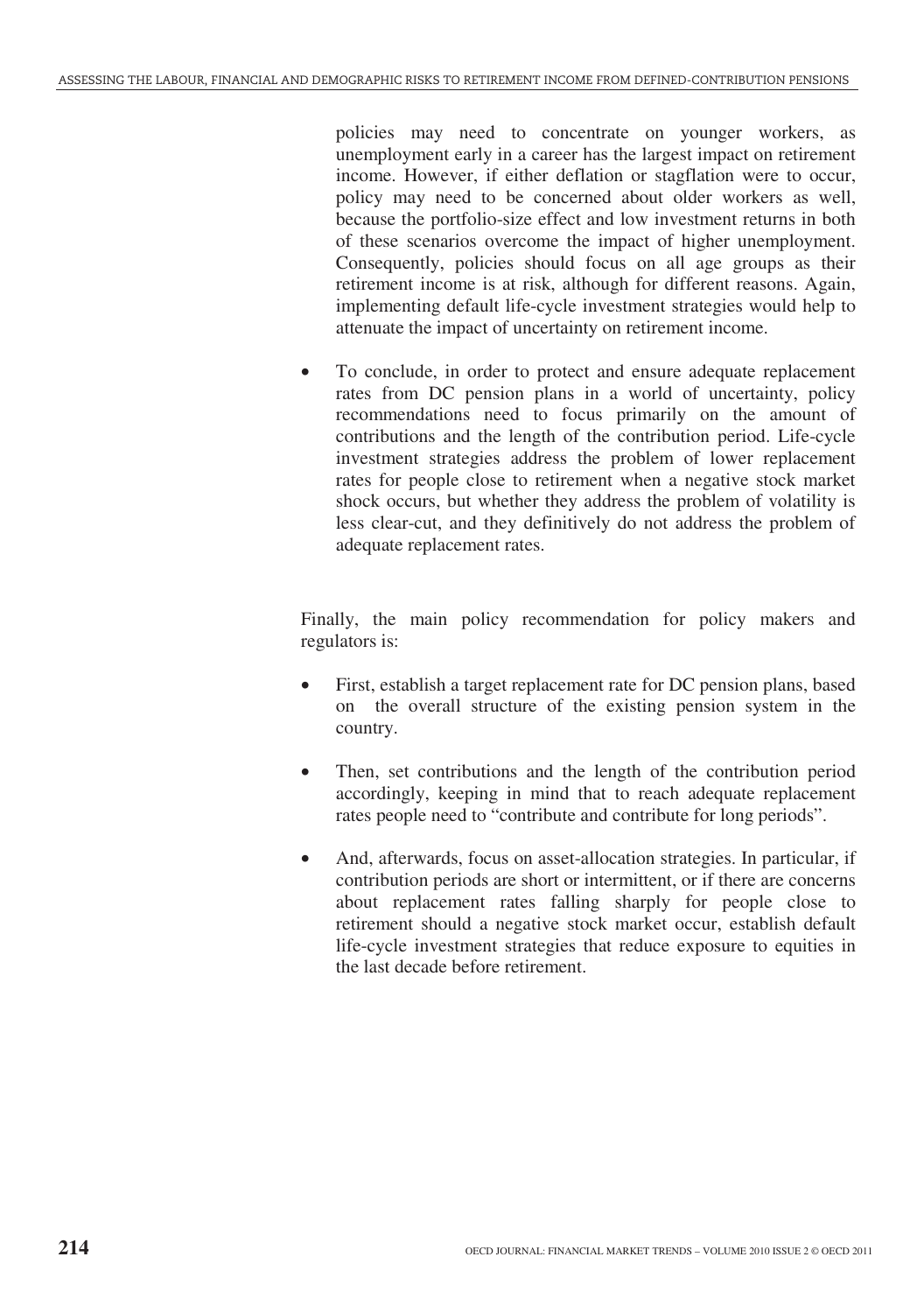#### *Notes*

- 1. Antolin, P. (2010): "Private Pensions and the Financial Crisis: How to ensure adequate retirement income from defined contribution pension plans?" *Financial Market Trends,* Vol. 2009, No. 2, assessed the impact of these parameters on retirement income derived from DC pension plans, highlighting as well the volatility of retirement income from these pension plans.
- 2. Each of those random-generating processes has as first moments those of their historical distribution. Therefore, the basic statistical properties of each asset class, inflation, interest rates and life expectancy (mean, median and standard deviation) are based on historical data for 17 countries from 1900 until 2008, as provided by Credit Suisse [*Credit Suisse Global Investment Returns Yearbook* 2009].
- 3. Later on, this article relaxes this assumption by introducing life-cycle investment strategies.
- 4. Future work could include assessing the shortfall risk when using different payout arrangements. For example, an inflation-indexed life annuity where payments are indexed to inflation and are thus constant in real terms; a fixed programmed withdrawal where the assets accumulated at retirement are divided by the life expectancy at retirement; a variable programmed withdrawal, where payments vary according to capital gains of the remaining annual assets and life expectancy at each year in retirement; and, a combined arrangement mixing a variable programmed withdrawal and a deferred, inflation-indexed life annuity that starts paying at age 80.
- 5. The literature on displaced workers (Fallick, 1996; Chan, Sewin and Stevens, 2001*a*, *b*) finds that displaced workers are most likely to re-enter the labour market at lower wages than those they had previous to the displacement.
- 6. Economic theory suggests that nominal wages grow according to productivity gains and inflation. In practice, there are other factors to consider, for example, wage bargaining structures, market power and the level of unionization. The model used in this report assumes, in line with economic theory, that realwage growth is determined only by productivity growth. And consequently, nominal wage growth results from real-wage or productivity growth and inflation growth.
- 7. Bosworth, B., G. Burtless, and C. E. Steuerle, (2000): "Lifetime Earnings Patterns, the Distribution of Future Social Security Benefits, and the Impact of Pension Reform", *Social Security Bulletin* 63(4): 74- 98; Mitchell and Turner (2010), Chapter 5 in Antolin *et al.* (2010), *Evaluating the Financial Performance of Pension Funds*; and OECD (1998): *Employment Outlook*.
- 8. The model assumes low, medium, and high real-wage career paths (see Figure 1 above). It also uses the weighted average for the population (42% high, 55% medium and 3% low), as well as different probability ranges for each real-wage path determined by the variability of educational attainments and income levels across OECD countries.
- 9. The difference between assuming random inter-annual real-wage volatility, or not, lies in the shape of the distribution of retirement income. Assuming random inter-annual wages generates a distribution that is more flat (higher kurtosis), and that has shifted to the right (higher skewness). As a result, replacement rates at both ends of the distribution are more extreme. However, the main results in this article would remain unchanged.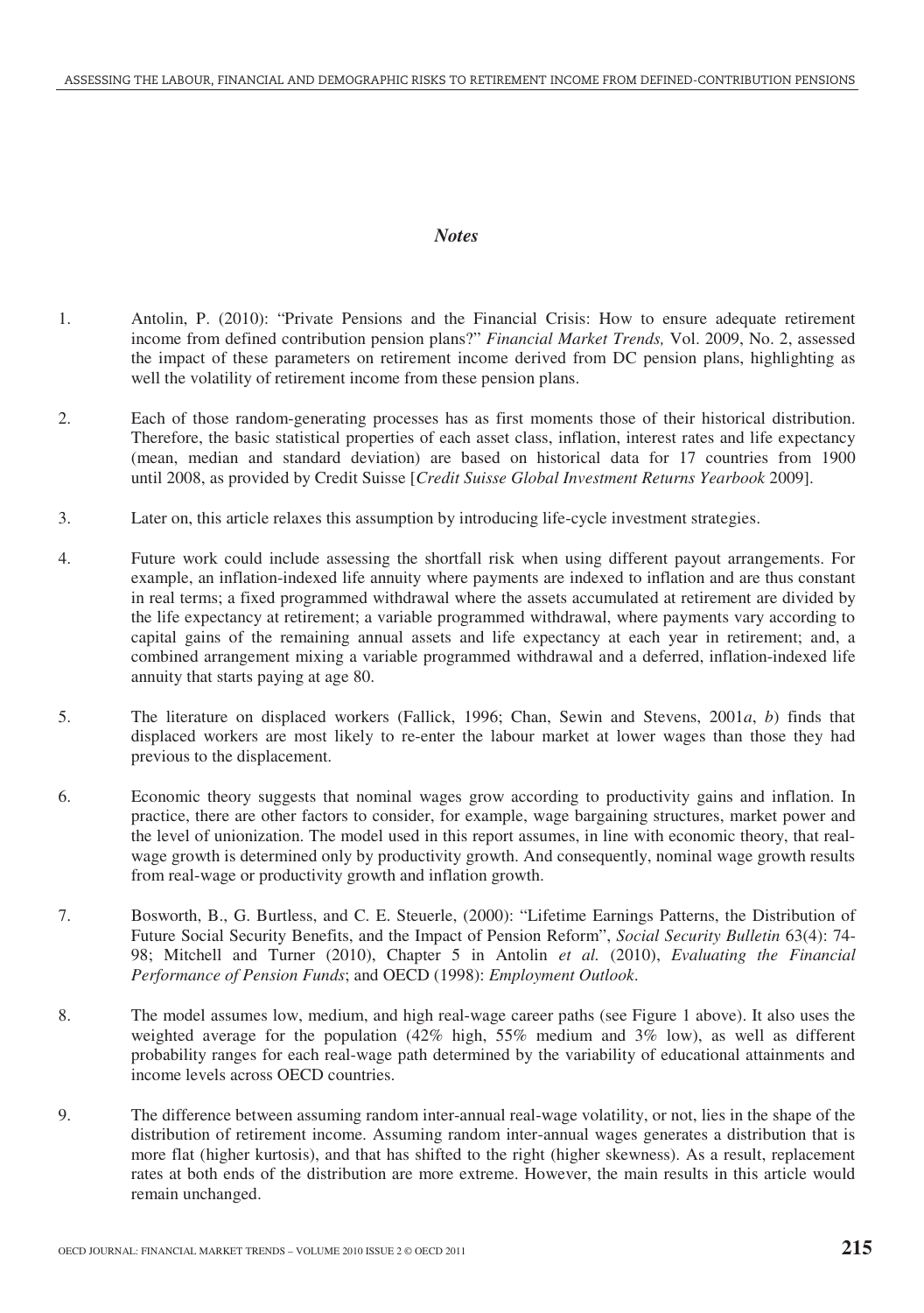- 10. When inflation and real-wage growth are positive during the time individuals' experience unemployment, nominal wages when re-entering employment are assumed to be the same as the last time the individuals were employed. However, when inflation and real-wage growth are negative, nominal wages when re-entering employment are adjusted downward, as well. Otherwise, being unemployed would be a positive wage factor when re-entering the workforce.
- 11. Taylor, M. and A. Booth (1996), "The changing picture of male unemployment in Britain", ESRC Research Centre on Micro-social Change, University of Essex; Dex, S. and A. McCulloch (1998), "The Reliability of Retrospective Unemployment History Data", *Work, Employment & Society*, Vol. 12, No. 3; and Schmillen, A. and J. Möller (2010), "Determinants of lifetime unemployment", IAB Discussion Paper 3/2010.
- 12. Bean, C. and J. Dreze (1990), *Europe's Unemployment Problem*, MIT Press, Cambridge, MAl Blanchard, O. (2005), "European unemployment: The evolution of facts and ideas", NBER 11750; Blanchard, O. and L. Summers (1986), "Hysteresis and the European Unemployment Problem", NBER Macroeconomics Annual 1, Stanley Fisher (editor), MIT Press, 15–78.
- 13. The unemployment rate is then modelled as a function of yesterday's unemployment, the age of the worker and a financial-market shock. This shock is assumed normally distributed, with mean zero and variance one. It is also correlated with the state of the economy, and as a result, with equity returns. The coefficients of the model on unemployment rates are the result of estimating this equation using OECD data based on unemployment rates and age groups for all OECD countries since 1960.
- 14. For individuals who suffer spells of unemployment just before reaching retirement age, the last wage is the one corresponding to the wage earned the last time they were employed.
- 15. The shock used to introduce random inter-annual real-wage volatility around the career path is also correlated with the economy, so that real wages grow more in good times than in bad times. Consequently, real wage growth and unemployment are inversely correlated, while real-wage growth and equity returns are positively correlated. The results herein are from a model without random inter-annual real wage volatility around the career real-wage path. The main conclusions remain valid regardless of whether one introduces random inter-annual real wage volatility.
- 16. The retirement income or replacement rate in a world of certainty is the one resulting from using the median values for each of the risk variables.
- 17. An example of a worst-case scenario could be an individual with six years of unemployment at the beginning of his/her career, flat real-wage growth, average returns on investment of only 2%, and inflation at 5%.
- 18. This target replacement rate is calculated using the median rate of return on investment, discount rate, inflation and life expectancy of the data-generating process in our model, without spells of unemployment and the weighted average of the three different real-wage growth paths.
- 19. The density given in Figure 1 multiplied by 100 provides the probability.
- 20. Our model of the economy assumes that around 55% of all individuals have a medium real-wage growth career path, 42% high and 3% low. Moreover, only 40% of all individuals within a cohort may ever suffer a spell of unemployment; the chance of being unemployed is equal to the economy-wide average unemployment rate.
- 21. These two annual average real-wage growth rates correspond to the real-wage growth paths defined in Figure 1 above.